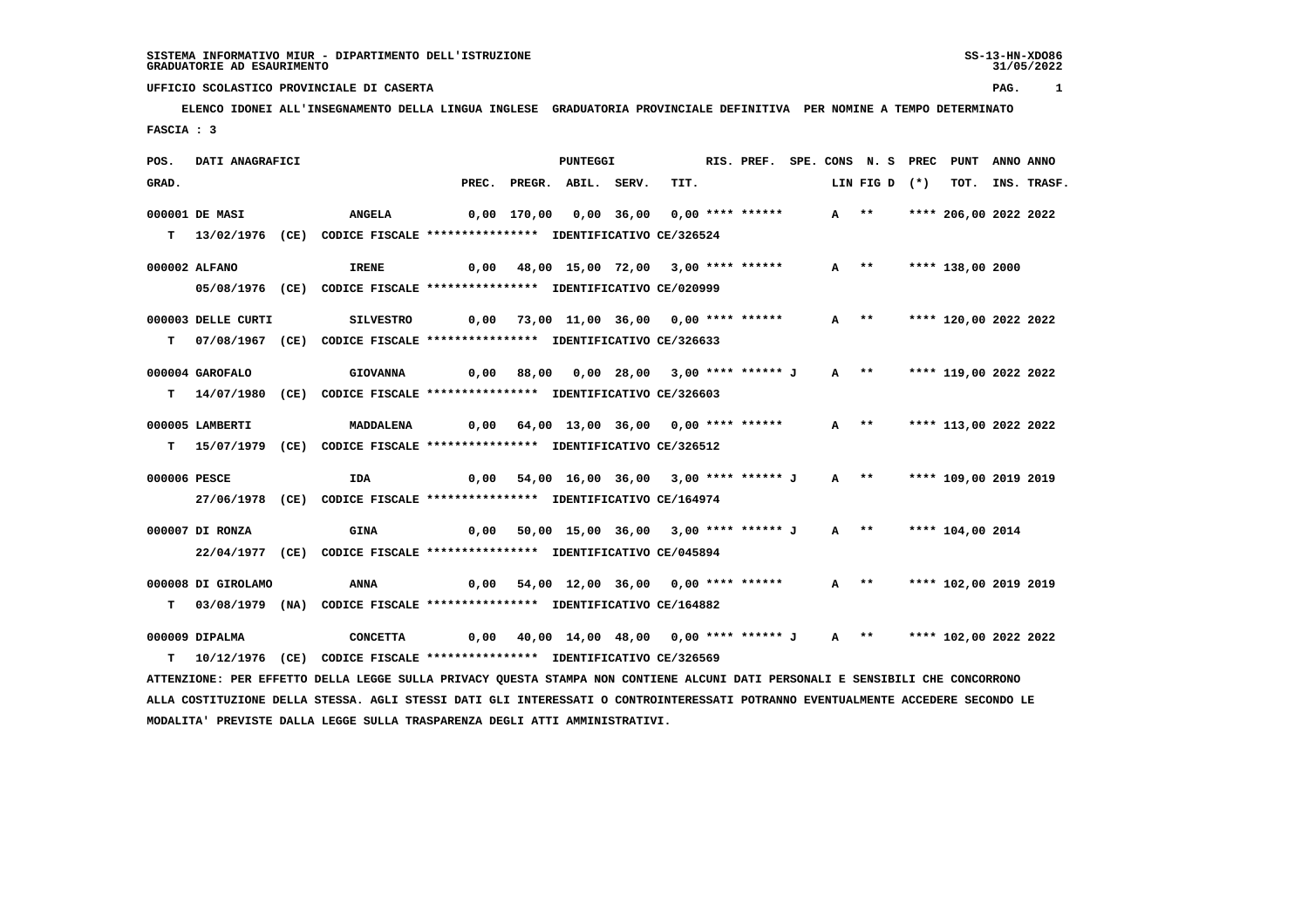## **ELENCO IDONEI ALL'INSEGNAMENTO DELLA LINGUA INGLESE GRADUATORIA PROVINCIALE DEFINITIVA PER NOMINE A TEMPO DETERMINATO FASCIA : 3**

 **UFFICIO SCOLASTICO PROVINCIALE DI CASERTA PAG. 2**

| POS.  | DATI ANAGRAFICI     |                                                                                                                                 |       | PUNTEGGI                                    |      | RIS. PREF. SPE. CONS N. S PREC PUNT |        |      |               |                           | ANNO ANNO |                  |
|-------|---------------------|---------------------------------------------------------------------------------------------------------------------------------|-------|---------------------------------------------|------|-------------------------------------|--------|------|---------------|---------------------------|-----------|------------------|
| GRAD. |                     |                                                                                                                                 | PREC. | PREGR. ABIL. SERV.                          | TIT. |                                     |        |      | LIN FIG D (*) |                           |           | TOT. INS. TRASF. |
|       | 000010 PIZZORUSSO   | ANNA                                                                                                                            | 0,00  | 50,00 15,00 36,00 0,00 **** ****** K        |      |                                     |        |      |               | A ** **** 101,00 2002     |           |                  |
|       |                     |                                                                                                                                 |       |                                             |      |                                     |        |      |               |                           |           |                  |
|       |                     | 27/02/1961 (CE) CODICE FISCALE *************** IDENTIFICATIVO CE/046614                                                         |       |                                             |      |                                     |        |      |               |                           |           |                  |
|       | 000011 DI BENEDETTO | <b>FRANCESCA</b>                                                                                                                |       | 0,00 49,00 15,00 36,00 0,00 **** ******     |      |                                     |        | A ** |               | **** 100,00 2002          |           |                  |
|       |                     | 01/09/1965 (CE) CODICE FISCALE *************** IDENTIFICATIVO CE/045108                                                         |       |                                             |      |                                     |        |      |               |                           |           |                  |
|       |                     |                                                                                                                                 |       |                                             |      |                                     |        |      |               |                           |           |                  |
|       | 000012 CARDONE      | <b>DELIA</b>                                                                                                                    |       | $0,00$ 62,00 0,00 36,00 0,00 **** ******    |      |                                     | $A$ ** |      |               | **** 98,00 2014           |           |                  |
|       |                     | T 20/04/1974 (CE) CODICE FISCALE **************** IDENTIFICATIVO CE/153863                                                      |       |                                             |      |                                     |        |      |               |                           |           |                  |
|       | 000013 DE CARO      | ADELAIDE                                                                                                                        |       | 0,00 47,00 12,00 36,00 0,00 **** ****** J   |      |                                     | $A$ ** |      |               | **** 95,00 2022 2022      |           |                  |
|       |                     |                                                                                                                                 |       |                                             |      |                                     |        |      |               |                           |           |                  |
|       |                     | 31/01/1976 (CE) CODICE FISCALE *************** IDENTIFICATIVO CE/326503                                                         |       |                                             |      |                                     |        |      |               |                           |           |                  |
|       | 000014 MARTINO      | MARIA                                                                                                                           |       | 0,00 41,00 15,00 38,00 0,00 **** ******     |      |                                     | $A$ ** |      |               | **** 94,00 2019           |           |                  |
|       |                     | 27/12/1971 (CE) CODICE FISCALE *************** IDENTIFICATIVO CE/023422                                                         |       |                                             |      |                                     |        |      |               |                           |           |                  |
|       |                     |                                                                                                                                 |       |                                             |      |                                     |        |      |               |                           |           |                  |
|       | 000015 BOTTALICO    | ILARIA                                                                                                                          |       | $0,00$ 78,00 15,00 0,00 0,00 **** ******    |      |                                     |        |      |               | A ** **** 93,00 2022 2007 |           |                  |
|       |                     | 24/12/1979 (NA) CODICE FISCALE *************** IDENTIFICATIVO CE/056082                                                         |       |                                             |      |                                     |        |      |               |                           |           |                  |
|       | 000016 AMOROSO      | MADDALENA                                                                                                                       |       | $0,00$ 43,00 15,00 34,00 0,00 **** ******   |      |                                     | A **   |      |               | **** 92,00 2002           |           |                  |
|       |                     | 16/07/1967 (CE) CODICE FISCALE *************** IDENTIFICATIVO CE/020448                                                         |       |                                             |      |                                     |        |      |               |                           |           |                  |
|       |                     |                                                                                                                                 |       |                                             |      |                                     |        |      |               |                           |           |                  |
|       | 000017 CIRILLO      | SONIA                                                                                                                           |       | $0,00$ 42,00 14,00 36,00 0,00 **** ****** J |      |                                     |        |      |               | A ** X **** 92,00 2014    |           |                  |
|       |                     | T 11/08/1982 (NA) CODICE FISCALE **************** IDENTIFICATIVO CE/154137                                                      |       |                                             |      |                                     |        |      |               |                           |           |                  |
|       |                     |                                                                                                                                 |       |                                             |      |                                     |        |      |               |                           |           |                  |
|       | 000018 PIAMPIANI    | <b>DORA</b>                                                                                                                     |       | 0,00 40,00 15,00 36,00 0,00 **** ******     |      |                                     | $A$ ** |      |               | **** 91,00 2002           |           |                  |
|       |                     | 05/03/1974 (RM) CODICE FISCALE *************** IDENTIFICATIVO CE/046183                                                         |       |                                             |      |                                     |        |      |               |                           |           |                  |
|       |                     | ATTENZIONE: PER EFFETTO DELLA LEGGE SULLA PRIVACY QUESTA STAMPA NON CONTIENE ALCUNI DATI PERSONALI E SENSIBILI CHE CONCORRONO   |       |                                             |      |                                     |        |      |               |                           |           |                  |
|       |                     | ALLA COSTITUZIONE DELLA STESSA. AGLI STESSI DATI GLI INTERESSATI O CONTROINTERESSATI POTRANNO EVENTUALMENTE ACCEDERE SECONDO LE |       |                                             |      |                                     |        |      |               |                           |           |                  |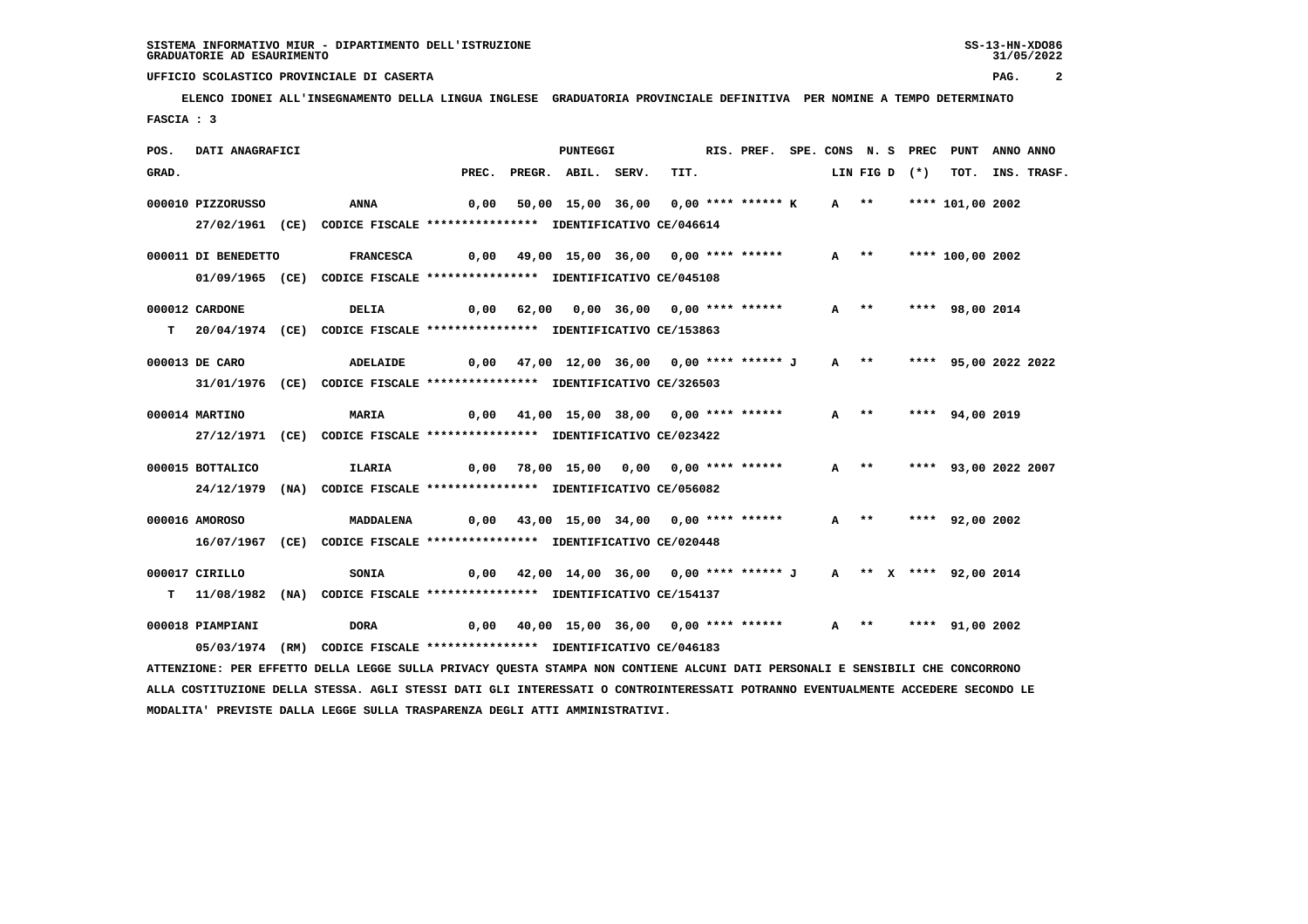# **ELENCO IDONEI ALL'INSEGNAMENTO DELLA LINGUA INGLESE GRADUATORIA PROVINCIALE DEFINITIVA PER NOMINE A TEMPO DETERMINATO FASCIA : 3**

 **UFFICIO SCOLASTICO PROVINCIALE DI CASERTA PAG. 3**

| POS.  | DATI ANAGRAFICI |                                                                                                                               |      | PUNTEGGI                                  |      | RIS. PREF. SPE. CONS N. S PREC |        |        |               | PUNT                        | ANNO ANNO |                  |
|-------|-----------------|-------------------------------------------------------------------------------------------------------------------------------|------|-------------------------------------------|------|--------------------------------|--------|--------|---------------|-----------------------------|-----------|------------------|
| GRAD. |                 |                                                                                                                               |      | PREC. PREGR. ABIL. SERV.                  | TIT. |                                |        |        | LIN FIG D (*) |                             |           | TOT. INS. TRASF. |
|       | 000019 DE LUCIA | <b>MARIANGELA</b>                                                                                                             | 0,00 | 42,00 13,00 36,00 0,00 **** ******        |      |                                | $A$ ** |        |               | **** 91,00 2007             |           |                  |
|       |                 | 01/04/1969 (CE) CODICE FISCALE *************** IDENTIFICATIVO CE/056298                                                       |      |                                           |      |                                |        |        |               |                             |           |                  |
|       |                 |                                                                                                                               |      |                                           |      |                                |        |        |               |                             |           |                  |
|       | 000020 FRETTA   | <b>ANGELA</b>                                                                                                                 |      | 0,00 42,00 11,00 38,00 0,00 **** ****** J |      |                                |        |        |               | A ** **** 91,00 2022 2022   |           |                  |
|       |                 | T 06/07/1979 (CE) CODICE FISCALE **************** IDENTIFICATIVO CE/326559                                                    |      |                                           |      |                                |        |        |               |                             |           |                  |
|       |                 |                                                                                                                               |      |                                           |      |                                |        |        |               |                             |           |                  |
|       | 000021 MITRANO  | <b>ROSA</b>                                                                                                                   |      | 0,00 38,00 16,00 36,00 0,00 **** ******   |      |                                |        | A **   |               | **** 90,00 2019 2019        |           |                  |
|       |                 | 19/08/1970 (CE) CODICE FISCALE *************** IDENTIFICATIVO CE/164804                                                       |      |                                           |      |                                |        |        |               |                             |           |                  |
|       | 000022 CESARANO | <b>ROSARIA</b>                                                                                                                | 0,00 | 34,00 15,00 36,00 4,00 **** ******        |      |                                |        | $A$ ** |               | **** 89,00 2000             |           |                  |
|       |                 | 25/09/1967 (CE) CODICE FISCALE *************** IDENTIFICATIVO CE/025541                                                       |      |                                           |      |                                |        |        |               |                             |           |                  |
|       |                 |                                                                                                                               |      |                                           |      |                                |        |        |               |                             |           |                  |
|       | 000023 PIGNATA  | <b>CONCETTA</b>                                                                                                               |      | $0,00$ 49,00 15,00 24,00 0,00 **** ****** |      |                                |        | $A$ ** |               | **** 88,00 2002             |           |                  |
|       |                 | 24/08/1967 (CE) CODICE FISCALE *************** IDENTIFICATIVO CE/046601                                                       |      |                                           |      |                                |        |        |               |                             |           |                  |
|       |                 |                                                                                                                               |      |                                           |      |                                |        |        |               |                             |           |                  |
|       | 000024 MIGLIORE | <b>ORNELLA</b>                                                                                                                |      | 0,00 37,00 15,00 36,00 0,00 **** ****** L |      |                                |        |        |               | A ** X **** 88,00 2019 2019 |           |                  |
|       |                 | 02/07/1967 (CE) CODICE FISCALE *************** IDENTIFICATIVO CE/164798                                                       |      |                                           |      |                                |        |        |               |                             |           |                  |
|       | 000025 FRASCA   | <b>ASSUNTA</b>                                                                                                                |      | 0,00 28,00 16,00 36,00 7,00 **** ******   |      |                                |        | $A$ ** |               | **** 87,00 2019             |           |                  |
|       |                 | 21/09/1977 (CE) CODICE FISCALE *************** IDENTIFICATIVO CE/044832                                                       |      |                                           |      |                                |        |        |               |                             |           |                  |
|       |                 |                                                                                                                               |      |                                           |      |                                |        |        |               |                             |           |                  |
|       | 000026 ZAPPULO  | <b>FRANCA</b>                                                                                                                 |      | $0,00$ 36,00 15,00 36,00 0,00 **** ****** |      |                                |        | $A$ ** |               | **** 87,00 2019             |           |                  |
|       |                 | 05/12/1965 (EE) CODICE FISCALE **************** IDENTIFICATIVO CE/024607                                                      |      |                                           |      |                                |        |        |               |                             |           |                  |
|       |                 |                                                                                                                               |      |                                           |      |                                |        |        |               |                             |           |                  |
|       | 000027 FARINA   | <b>GIOVANNA</b>                                                                                                               |      | $0,00$ 46,00 16,00 24,00 0,00 **** ****** |      |                                |        | A **   |               | **** 86,00 2002             |           |                  |
|       |                 | 17/02/1974 (CE) CODICE FISCALE *************** IDENTIFICATIVO CE/042630                                                       |      |                                           |      |                                |        |        |               |                             |           |                  |
|       |                 | ATTENZIONE: PER EFFETTO DELLA LEGGE SULLA PRIVACY QUESTA STAMPA NON CONTIENE ALCUNI DATI PERSONALI E SENSIBILI CHE CONCORRONO |      |                                           |      |                                |        |        |               |                             |           |                  |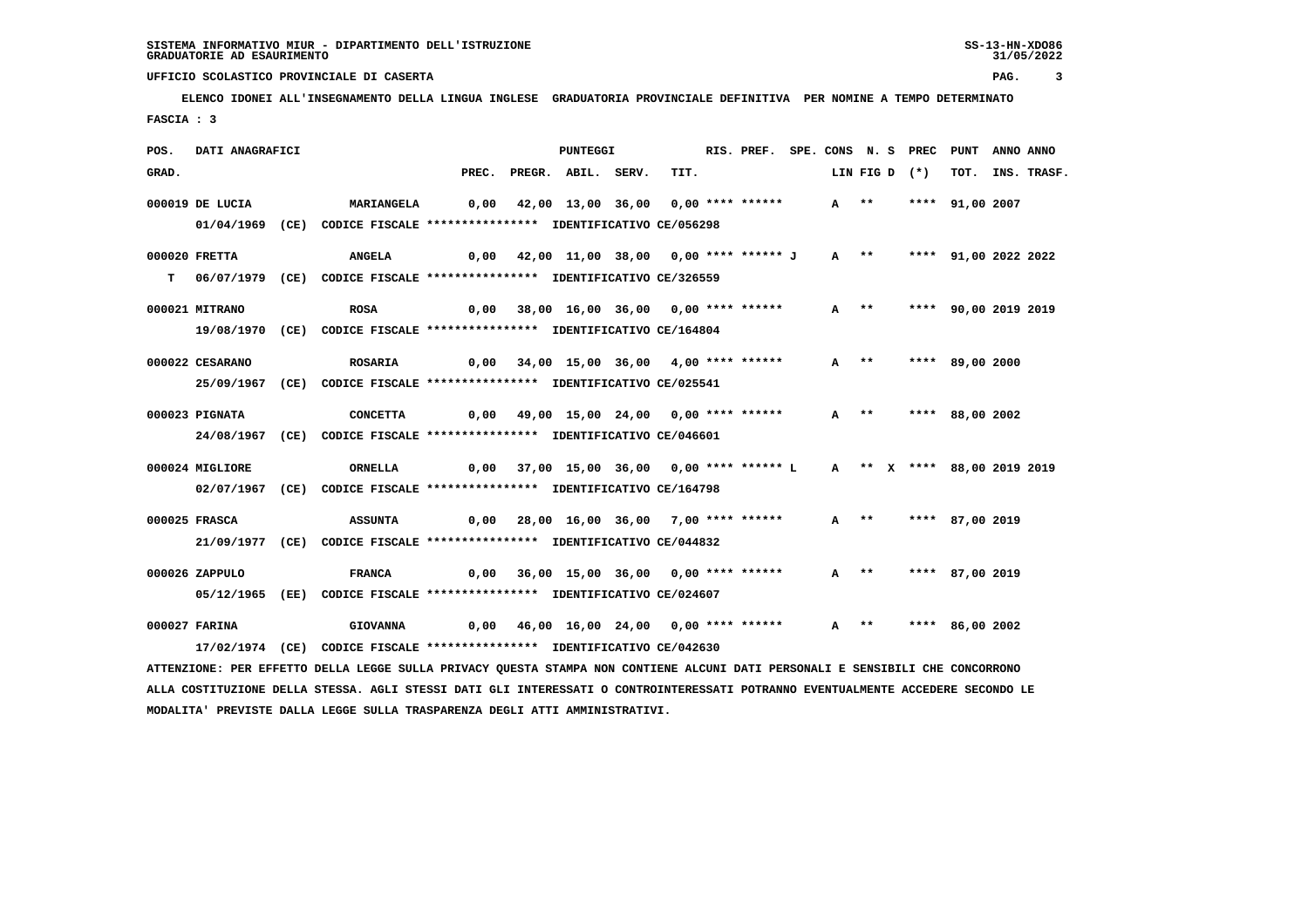**ELENCO IDONEI ALL'INSEGNAMENTO DELLA LINGUA INGLESE GRADUATORIA PROVINCIALE DEFINITIVA PER NOMINE A TEMPO DETERMINATO FASCIA : 3**

| POS.  | DATI ANAGRAFICI    |                                                                                                                               |       | <b>PUNTEGGI</b>                           |      | RIS. PREF. SPE. CONS N. S PREC |        |               | PUNT                 | ANNO ANNO |             |
|-------|--------------------|-------------------------------------------------------------------------------------------------------------------------------|-------|-------------------------------------------|------|--------------------------------|--------|---------------|----------------------|-----------|-------------|
| GRAD. |                    |                                                                                                                               | PREC. | PREGR. ABIL. SERV.                        | TIT. |                                |        | LIN FIG D (*) | тот.                 |           | INS. TRASF. |
|       | 000028 DI SANTI    | GIOVANNI                                                                                                                      | 0,00  | 34,00 16,00 36,00 0,00 **** ******        |      |                                | $A$ ** |               | **** 86,00 2007      |           |             |
|       |                    | 15/01/1957 (CE) CODICE FISCALE *************** IDENTIFICATIVO CE/023579                                                       |       |                                           |      |                                |        |               |                      |           |             |
|       |                    |                                                                                                                               |       |                                           |      |                                |        |               |                      |           |             |
|       | 000029 DELLA VALLE | <b>FERNANDA</b>                                                                                                               | 0,00  | 26,00 16,00 36,00 7,00 **** ******        |      |                                | $A$ ** |               | **** 85,00 2019      |           |             |
|       |                    | 26/03/1967 (CE) CODICE FISCALE *************** IDENTIFICATIVO CE/023385                                                       |       |                                           |      |                                |        |               |                      |           |             |
|       | 000030 SIMONETTI   | TIZIANA                                                                                                                       |       | 0,00 42,00 15,00 24,00 3,00 **** ******   |      |                                |        | A **          | **** 84,00 2019 2019 |           |             |
|       |                    | 13/07/1977 (CT) CODICE FISCALE *************** IDENTIFICATIVO CE/164774                                                       |       |                                           |      |                                |        |               |                      |           |             |
|       |                    |                                                                                                                               |       |                                           |      |                                |        |               |                      |           |             |
|       | 000031 DE FLORIS   | MARIA                                                                                                                         |       | 0,00 36,00 16,00 30,00 0,00 **** ******   |      |                                |        | $A$ **        | **** 82,00 2019 2019 |           |             |
|       |                    | 12/05/1978 (CE) CODICE FISCALE *************** IDENTIFICATIVO CE/164737                                                       |       |                                           |      |                                |        |               |                      |           |             |
|       | 000032 GIULIANO    | <b>MARIAROSARIA</b>                                                                                                           | 0,00  | 27,00 16,00 38,00 0,00 **** ****** J      |      |                                |        | $A$ **        | **** 81,00 2007 2007 |           |             |
|       |                    | 01/09/1970 (CE) CODICE FISCALE *************** IDENTIFICATIVO CE/056899                                                       |       |                                           |      |                                |        |               |                      |           |             |
|       | 000033 MINIERO     | <b>ANGELA</b>                                                                                                                 |       | 0,00 42,00 17,00 22,00 0,00 **** ******   |      |                                |        | A **          | **** 81,00 2022 2022 |           |             |
|       |                    |                                                                                                                               |       |                                           |      |                                |        |               |                      |           |             |
|       |                    | 06/04/1971 (CE) CODICE FISCALE *************** IDENTIFICATIVO CE/326651                                                       |       |                                           |      |                                |        |               |                      |           |             |
|       | 000034 CANNAVALE   | <b>ROSA</b>                                                                                                                   |       | $0,00$ 34,00 14,00 30,00 0,00 **** ****** |      |                                |        | $A$ **        | **** 78,00 2019 2019 |           |             |
|       |                    | 19/08/1976 (CE) CODICE FISCALE *************** IDENTIFICATIVO CE/164880                                                       |       |                                           |      |                                |        |               |                      |           |             |
|       |                    |                                                                                                                               |       |                                           |      |                                |        |               |                      |           |             |
|       | 000035 TARALLO     | <b>ROMINA</b>                                                                                                                 | 0,00  | 28,00 15,00 34,00 0,00 **** ******        |      |                                |        | A **          | **** 77,00 2002      |           |             |
|       |                    | 28/12/1969 (NA) CODICE FISCALE *************** IDENTIFICATIVO CE/045926                                                       |       |                                           |      |                                |        |               |                      |           |             |
|       | 000036 IODICE      | <b>MARTA</b>                                                                                                                  |       | $0,00$ 37,00 15,00 24,00 0,00 **** ****** |      |                                |        | A **          | **** 76,00 2000      |           |             |
|       |                    | 16/10/1973 (CE) CODICE FISCALE **************** IDENTIFICATIVO CE/046091                                                      |       |                                           |      |                                |        |               |                      |           |             |
|       |                    | ATTENZIONE: PER EFFETTO DELLA LEGGE SULLA PRIVACY QUESTA STAMPA NON CONTIENE ALCUNI DATI PERSONALI E SENSIBILI CHE CONCORRONO |       |                                           |      |                                |        |               |                      |           |             |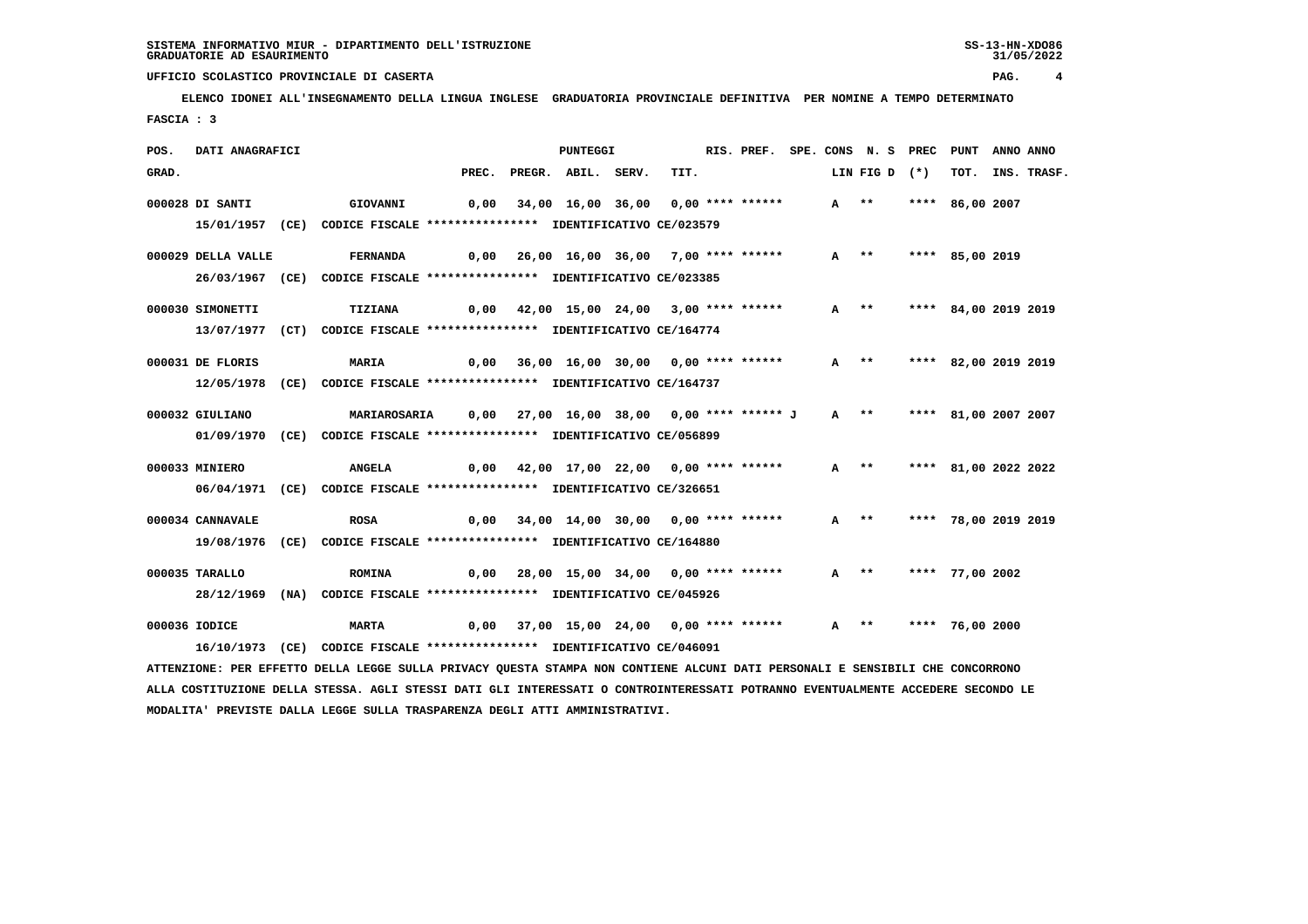**ELENCO IDONEI ALL'INSEGNAMENTO DELLA LINGUA INGLESE GRADUATORIA PROVINCIALE DEFINITIVA PER NOMINE A TEMPO DETERMINATO FASCIA : 3**

| POS.  | DATI ANAGRAFICI   |                                                                                                                                 |       | <b>PUNTEGGI</b>                                             |      | RIS. PREF. SPE. CONS N. S PREC |        |        |               | PUNT                        | ANNO ANNO |                  |
|-------|-------------------|---------------------------------------------------------------------------------------------------------------------------------|-------|-------------------------------------------------------------|------|--------------------------------|--------|--------|---------------|-----------------------------|-----------|------------------|
| GRAD. |                   |                                                                                                                                 | PREC. | PREGR. ABIL. SERV.                                          | TIT. |                                |        |        | LIN FIG D (*) |                             |           | TOT. INS. TRASF. |
|       | 000037 ROSIELLO   | <b>ROSARIA</b>                                                                                                                  |       | 0,00 32,00 14,00 28,00 0,00 **** ******                     |      |                                | A **   |        |               | **** 74,00 2002             |           |                  |
|       |                   | 31/05/1968 (NA) CODICE FISCALE *************** IDENTIFICATIVO CE/043333                                                         |       |                                                             |      |                                |        |        |               |                             |           |                  |
|       | 000038 NESPOLI    | LUIGI                                                                                                                           | 0,00  | 22,00 15,00 36,00 0,00 **** ****** J A ** X **** 73,00 2000 |      |                                |        |        |               |                             |           |                  |
|       |                   | 11/06/1965 (CE) CODICE FISCALE *************** IDENTIFICATIVO CE/027027                                                         |       |                                                             |      |                                |        |        |               |                             |           |                  |
|       |                   |                                                                                                                                 |       |                                                             |      |                                |        |        |               |                             |           |                  |
|       | 000039 NAPOLITANO | <b>MARIA CRISTIN</b>                                                                                                            |       |                                                             |      |                                |        | $A$ ** |               | **** 67,00 2019             |           |                  |
|       |                   | 05/07/1961 (CE) CODICE FISCALE *************** IDENTIFICATIVO CE/025895                                                         |       |                                                             |      |                                |        |        |               |                             |           |                  |
|       | 000040 VISCO      | IPPOLITA                                                                                                                        |       | 0,00 32,00 14,00 20,00 0,00 **** ******                     |      |                                | $A$ ** |        |               | **** 66,00 2002             |           |                  |
|       |                   | 15/01/1967 (CE) CODICE FISCALE *************** IDENTIFICATIVO CE/043856                                                         |       |                                                             |      |                                |        |        |               |                             |           |                  |
|       |                   |                                                                                                                                 |       |                                                             |      |                                |        |        |               |                             |           |                  |
|       | 000041 DE LUCIA   | <b>RITA</b>                                                                                                                     |       | 0,00 16,00 12,00 38,00 0,00 **** ******                     |      |                                | $A$ ** |        |               | **** 66,00 2019             |           |                  |
|       |                   | 23/01/1971 (CE) CODICE FISCALE *************** IDENTIFICATIVO CE/044109                                                         |       |                                                             |      |                                |        |        |               |                             |           |                  |
|       | 000042 COVIELLO   | <b>MARIANNA</b>                                                                                                                 |       | 0,00 19,00 11,00 36,00 0,00 **** ****** J                   |      |                                |        | $A$ ** |               | **** 66,00 2022 2022        |           |                  |
|       |                   | T 09/06/1979 (CE) CODICE FISCALE **************** IDENTIFICATIVO CE/326593                                                      |       |                                                             |      |                                |        |        |               |                             |           |                  |
|       | 000043 PIPOLO     |                                                                                                                                 |       | 0,00 18,00 13,00 34,00 0,00 **** ******                     |      |                                | $A$ ** |        |               | **** 65,00 2002             |           |                  |
|       |                   | ROSITA CONSUE<br>15/12/1972 (CE) CODICE FISCALE *************** IDENTIFICATIVO CE/046620                                        |       |                                                             |      |                                |        |        |               |                             |           |                  |
|       |                   |                                                                                                                                 |       |                                                             |      |                                |        |        |               |                             |           |                  |
|       | 000044 IOVENE     | DANILA                                                                                                                          |       | 0,00 15,00 14,00 36,00 0,00 **** ******                     |      |                                |        | A **   |               | **** 65,00 2019             |           |                  |
|       |                   | 06/12/1972 (NA) CODICE FISCALE *************** IDENTIFICATIVO CE/050282                                                         |       |                                                             |      |                                |        |        |               |                             |           |                  |
|       | 000045 PANICO     | CATERINA                                                                                                                        |       | $0,00$ 30,00 0,00 32,00 0,00 **** ******                    |      |                                |        |        |               | A ** X **** 62,00 2019 2019 |           |                  |
| т     |                   | 30/06/1973 (CE) CODICE FISCALE *************** IDENTIFICATIVO CE/164900                                                         |       |                                                             |      |                                |        |        |               |                             |           |                  |
|       |                   | ATTENZIONE: PER EFFETTO DELLA LEGGE SULLA PRIVACY QUESTA STAMPA NON CONTIENE ALCUNI DATI PERSONALI E SENSIBILI CHE CONCORRONO   |       |                                                             |      |                                |        |        |               |                             |           |                  |
|       |                   | ALLA COSTITUZIONE DELLA STESSA. AGLI STESSI DATI GLI INTERESSATI O CONTROINTERESSATI POTRANNO EVENTUALMENTE ACCEDERE SECONDO LE |       |                                                             |      |                                |        |        |               |                             |           |                  |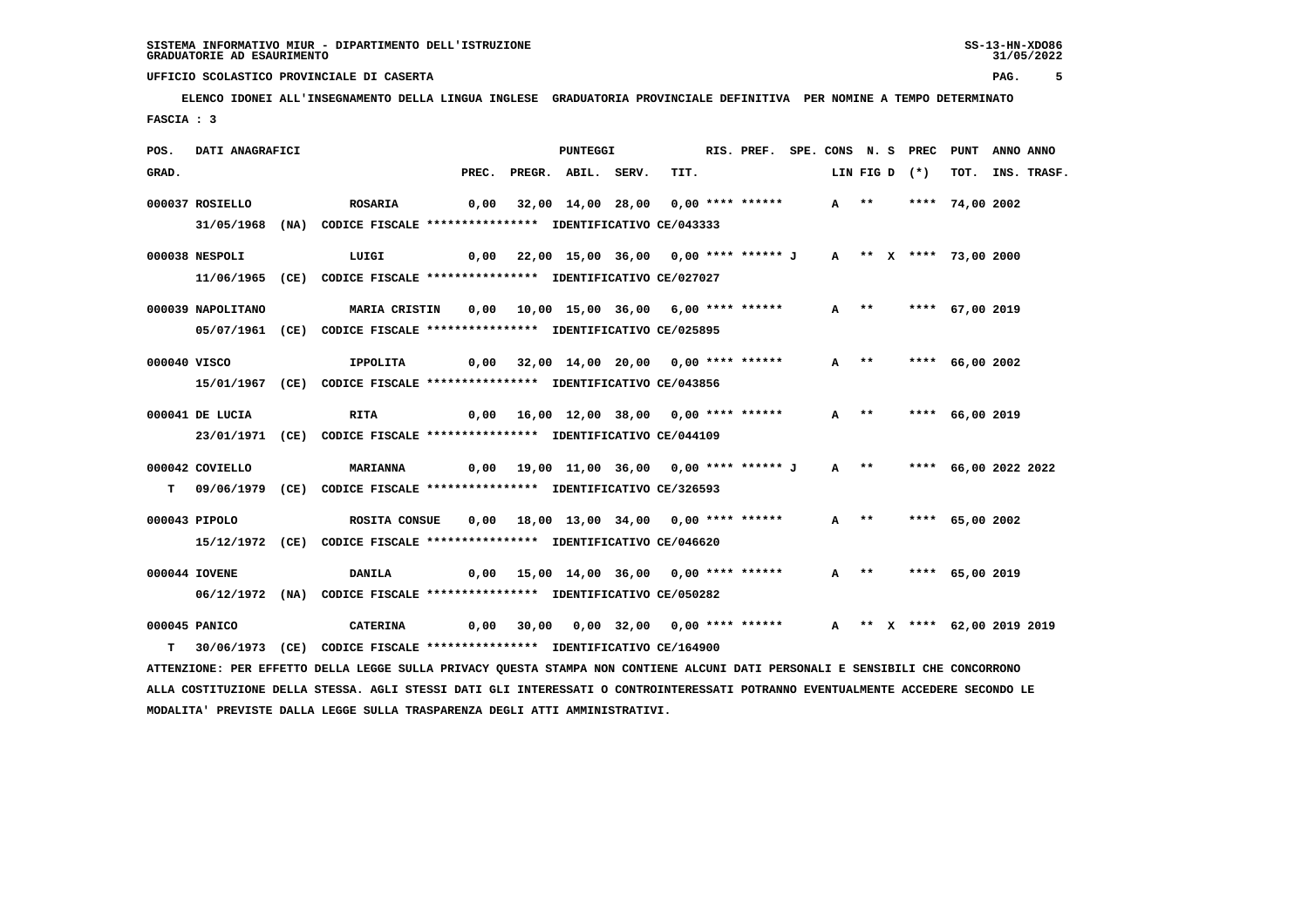**ELENCO IDONEI ALL'INSEGNAMENTO DELLA LINGUA INGLESE GRADUATORIA PROVINCIALE DEFINITIVA PER NOMINE A TEMPO DETERMINATO FASCIA : 3**

| POS.  | DATI ANAGRAFICI     |                                                                          |       | <b>PUNTEGGI</b>                                            |      | RIS. PREF. SPE. CONS N. S PREC |        |               | PUNT                 | ANNO ANNO |             |
|-------|---------------------|--------------------------------------------------------------------------|-------|------------------------------------------------------------|------|--------------------------------|--------|---------------|----------------------|-----------|-------------|
| GRAD. |                     |                                                                          | PREC. | PREGR. ABIL. SERV.                                         | TIT. |                                |        | LIN FIG D (*) | тот.                 |           | INS. TRASF. |
|       | 000046 IUDICONE     | <b>ROBERTA</b>                                                           | 0,00  | 10,00 16,00 36,00 0,00 **** ******                         |      |                                | A **   |               | **** 62,00 2019      |           |             |
|       |                     | 26/01/1974 (CE) CODICE FISCALE *************** IDENTIFICATIVO CE/044783  |       |                                                            |      |                                |        |               |                      |           |             |
|       | 000047 GRAZIANO     | <b>MARIA</b>                                                             |       | 0,00 14,00 15,00 32,00 0,00 **** ******                    |      |                                |        | A **          | **** $61,00$ 2002    |           |             |
|       |                     | 27/06/1974 (CE) CODICE FISCALE *************** IDENTIFICATIVO CE/044362  |       |                                                            |      |                                |        |               |                      |           |             |
|       | 000048 GUERRIERO    | <b>ROSARIA</b>                                                           |       | 0,00 10,00 15,00 36,00 0,00 **** ******                    |      |                                |        | A **          | **** 61,00 2019      |           |             |
|       |                     | 21/06/1964 (CE) CODICE FISCALE *************** IDENTIFICATIVO CE/022207  |       |                                                            |      |                                |        |               |                      |           |             |
|       | 000049 DEL GIUDICE  | ANNA                                                                     | 0,00  | 7,00 15,00 36,00 3,00 **** ****** J                        |      |                                |        | $A$ **        | **** 61,00 2022 2022 |           |             |
|       |                     | 06/07/1974 (CE) CODICE FISCALE *************** IDENTIFICATIVO CE/326641  |       |                                                            |      |                                |        |               |                      |           |             |
|       | 000050 CARANGELO    | <b>MARIA</b>                                                             | 0,00  | 9,00 15,00 36,00 0,00 **** ******                          |      |                                | $A$ ** |               | **** 60,00 2019      |           |             |
|       |                     | 14/12/1968 (CE) CODICE FISCALE **************** IDENTIFICATIVO CE/042887 |       |                                                            |      |                                |        |               |                      |           |             |
|       | 000051 SANTANGELO   | <b>MARIA</b>                                                             | 0,00  | 34,00 14,00 12,00 0,00 **** ******                         |      |                                | $A$ ** |               | **** 60,00 2022 2022 |           |             |
|       |                     | 12/08/1972 (CE) CODICE FISCALE *************** IDENTIFICATIVO CE/326572  |       |                                                            |      |                                |        |               |                      |           |             |
|       | 000052 CASELLA      | <b>MARTA</b>                                                             |       | 0,00 3,00 18,00 36,00 1,00 **** ******                     |      |                                | A **   |               | **** 58,00 2019      |           |             |
|       |                     | 06/11/1978 (CE) CODICE FISCALE *************** IDENTIFICATIVO CE/056927  |       |                                                            |      |                                |        |               |                      |           |             |
|       | 000053 GIANNATTASIO | <b>ANTONELLA</b>                                                         | 0,00  | 6,00 14,00 34,00 3,00 **** ******                          |      |                                |        | $A$ **        | **** 57,00 2019      |           |             |
|       | 08/10/1963 (CL)     | CODICE FISCALE **************** IDENTIFICATIVO CE/043764                 |       |                                                            |      |                                |        |               |                      |           |             |
|       | 000054 PELLINO      | <b>MARIA GRAZIA</b>                                                      | 0,00  | 3,00 15,00 36,00 3,00 **** ****** J A ** X **** 57,00 2019 |      |                                |        |               |                      |           |             |
|       |                     | 09/01/1977 (CE) CODICE FISCALE *************** IDENTIFICATIVO CE/021548  |       |                                                            |      |                                |        |               |                      |           |             |

 **ATTENZIONE: PER EFFETTO DELLA LEGGE SULLA PRIVACY QUESTA STAMPA NON CONTIENE ALCUNI DATI PERSONALI E SENSIBILI CHE CONCORRONO ALLA COSTITUZIONE DELLA STESSA. AGLI STESSI DATI GLI INTERESSATI O CONTROINTERESSATI POTRANNO EVENTUALMENTE ACCEDERE SECONDO LE MODALITA' PREVISTE DALLA LEGGE SULLA TRASPARENZA DEGLI ATTI AMMINISTRATIVI.**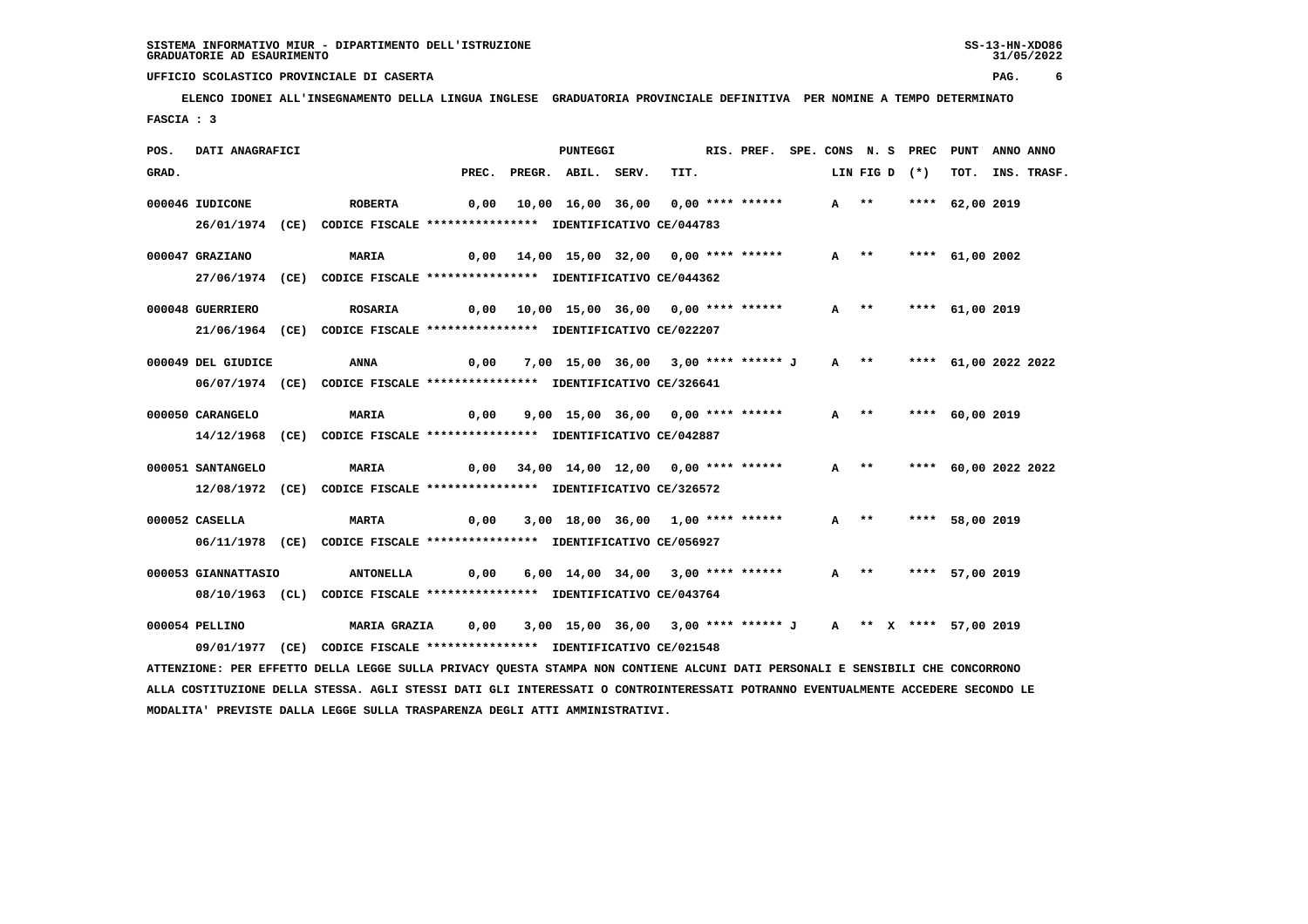**ELENCO IDONEI ALL'INSEGNAMENTO DELLA LINGUA INGLESE GRADUATORIA PROVINCIALE DEFINITIVA PER NOMINE A TEMPO DETERMINATO FASCIA : 3**

| POS.         | DATI ANAGRAFICI  |                                                                                                                               |       |                                                                                | PUNTEGGI                                                          |      | RIS. PREF. SPE. CONS N. S PREC PUNT |        |  |               |                             | ANNO ANNO |                  |
|--------------|------------------|-------------------------------------------------------------------------------------------------------------------------------|-------|--------------------------------------------------------------------------------|-------------------------------------------------------------------|------|-------------------------------------|--------|--|---------------|-----------------------------|-----------|------------------|
| GRAD.        |                  |                                                                                                                               | PREC. |                                                                                | PREGR. ABIL. SERV.                                                | TIT. |                                     |        |  | LIN FIG D (*) |                             |           | TOT. INS. TRASF. |
|              | 000055 MITRANO   | MARIA VINCENZ                                                                                                                 | 0,00  |                                                                                | 8,00 16,00 32,00 0,00 **** ****** J A **     **** 56,00 2019 2019 |      |                                     |        |  |               |                             |           |                  |
|              |                  |                                                                                                                               |       |                                                                                |                                                                   |      |                                     |        |  |               |                             |           |                  |
|              |                  | 24/11/1967 (NA) CODICE FISCALE *************** IDENTIFICATIVO CE/164802                                                       |       |                                                                                |                                                                   |      |                                     |        |  |               |                             |           |                  |
|              | 000056 MAISTO    | MARIANNA                                                                                                                      |       |                                                                                |                                                                   |      |                                     |        |  |               | A ** **** 56,00 2022 2022   |           |                  |
|              |                  | 16/05/1976 (CE) CODICE FISCALE *************** IDENTIFICATIVO CE/326549                                                       |       |                                                                                |                                                                   |      |                                     |        |  |               |                             |           |                  |
|              |                  |                                                                                                                               |       |                                                                                |                                                                   |      |                                     |        |  |               |                             |           |                  |
|              | 000057 LIMONE    | <b>ANTONETTA</b>                                                                                                              |       |                                                                                |                                                                   |      |                                     | $A$ ** |  |               | **** 55,00 2019 2019        |           |                  |
|              |                  | 20/12/1959 (CE) CODICE FISCALE *************** IDENTIFICATIVO CE/164924                                                       |       |                                                                                |                                                                   |      |                                     |        |  |               |                             |           |                  |
| 000058 NEGRO |                  | <b>ANGELA</b>                                                                                                                 |       | 0,00 15,00 13,00 26,00 0,00 **** ******                                        |                                                                   |      |                                     | $A$ ** |  |               | **** 54,00 2002             |           |                  |
|              |                  | 27/05/1962 (CE) CODICE FISCALE *************** IDENTIFICATIVO CE/025703                                                       |       |                                                                                |                                                                   |      |                                     |        |  |               |                             |           |                  |
|              |                  |                                                                                                                               |       |                                                                                |                                                                   |      |                                     |        |  |               |                             |           |                  |
| 000059 LAMA  |                  | PAOLA                                                                                                                         |       | 0,00 6,00 14,00 28,00 6,00 **** ****** J                                       |                                                                   |      |                                     |        |  |               | A ** **** 54,00 2019        |           |                  |
|              |                  | 24/03/1976 (RM) CODICE FISCALE *************** IDENTIFICATIVO CE/022558                                                       |       |                                                                                |                                                                   |      |                                     |        |  |               |                             |           |                  |
|              |                  |                                                                                                                               |       |                                                                                |                                                                   |      |                                     |        |  |               |                             |           |                  |
|              | 000060 GAGLIONE  | <b>ELISABETTA</b>                                                                                                             |       | 0,00 34,00 0,00 16,00 3,00 **** ******                                         |                                                                   |      |                                     |        |  |               | A ** **** 53,00 2019 2019   |           |                  |
|              |                  | T 20/10/1975 (CE) CODICE FISCALE *************** IDENTIFICATIVO CE/164785                                                     |       |                                                                                |                                                                   |      |                                     |        |  |               |                             |           |                  |
|              | 000061 MANDATO   | MARIAELENA                                                                                                                    |       | 0,00   3,00  14,00  36,00   0,00 **** ****** J   A   ** x **** 53,00 2022 2022 |                                                                   |      |                                     |        |  |               |                             |           |                  |
|              | 01/02/1978       | (CE) CODICE FISCALE *************** IDENTIFICATIVO CE/326553                                                                  |       |                                                                                |                                                                   |      |                                     |        |  |               |                             |           |                  |
|              |                  |                                                                                                                               |       |                                                                                |                                                                   |      |                                     |        |  |               |                             |           |                  |
|              | 000062 BELLOPEDE | MARIA FORTUNA                                                                                                                 | 0,00  |                                                                                | 8,00 15,00 30,00 0,00 **** ******                                 |      |                                     |        |  |               | A ** X **** 53,00 2022 2022 |           |                  |
|              |                  | 13/03/1963 (CE) CODICE FISCALE *************** IDENTIFICATIVO CE/326501                                                       |       |                                                                                |                                                                   |      |                                     |        |  |               |                             |           |                  |
|              | 000063 ARGENTO   |                                                                                                                               | 0,00  |                                                                                |                                                                   |      |                                     |        |  |               |                             |           |                  |
|              |                  | ENZA                                                                                                                          |       |                                                                                |                                                                   |      |                                     |        |  |               |                             |           |                  |
|              | 01/05/1975       | (NA) CODICE FISCALE **************** IDENTIFICATIVO CE/057661                                                                 |       |                                                                                |                                                                   |      |                                     |        |  |               |                             |           |                  |
|              |                  | ATTENZIONE: PER EFFETTO DELLA LEGGE SULLA PRIVACY QUESTA STAMPA NON CONTIENE ALCUNI DATI PERSONALI E SENSIBILI CHE CONCORRONO |       |                                                                                |                                                                   |      |                                     |        |  |               |                             |           |                  |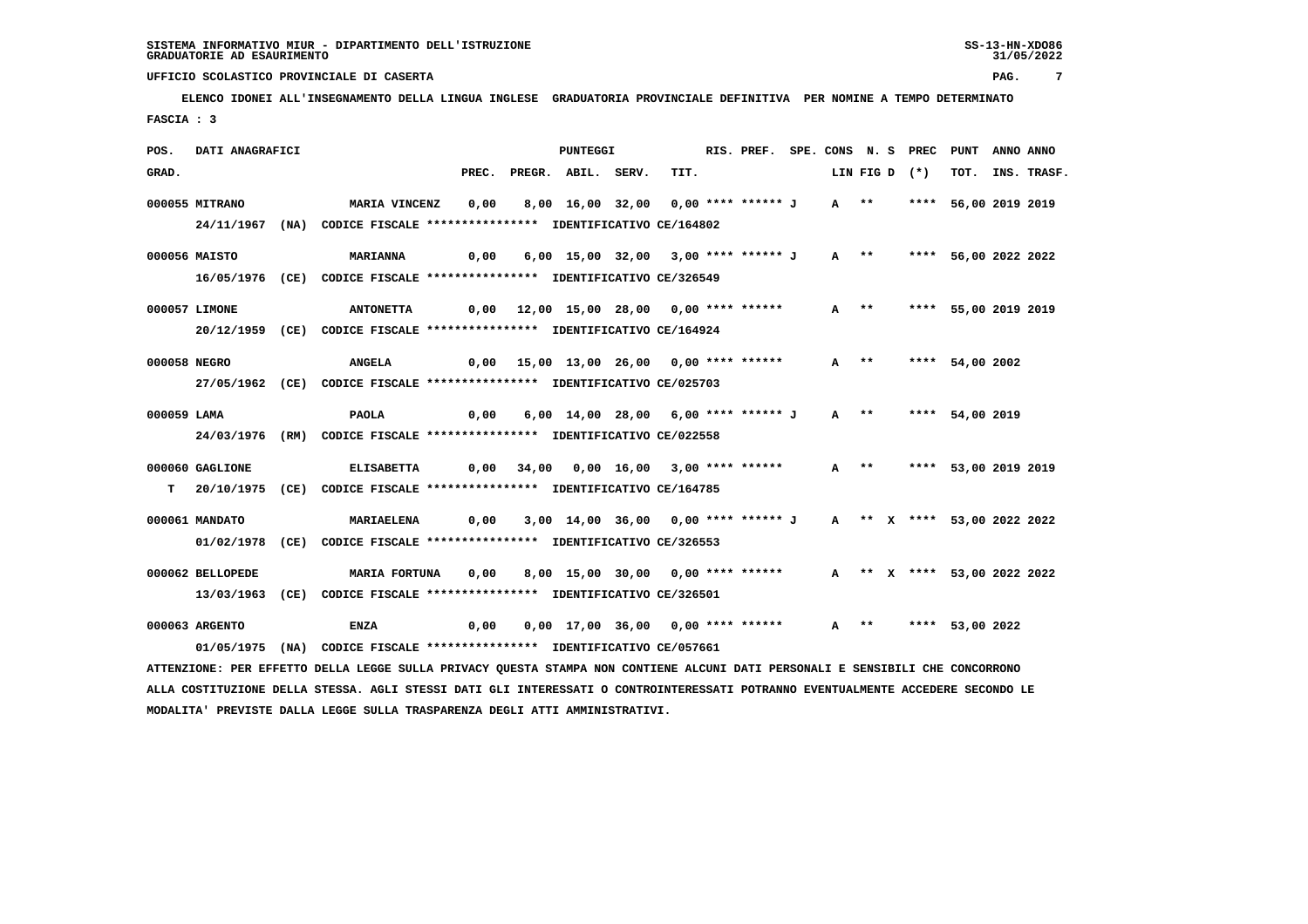**ELENCO IDONEI ALL'INSEGNAMENTO DELLA LINGUA INGLESE GRADUATORIA PROVINCIALE DEFINITIVA PER NOMINE A TEMPO DETERMINATO FASCIA : 3**

| POS.  | DATI ANAGRAFICI   |                                                                                                                               |       | PUNTEGGI                                         |      | RIS. PREF. SPE. CONS N. S PREC |        |  |               | PUNT                      | ANNO ANNO |                  |
|-------|-------------------|-------------------------------------------------------------------------------------------------------------------------------|-------|--------------------------------------------------|------|--------------------------------|--------|--|---------------|---------------------------|-----------|------------------|
| GRAD. |                   |                                                                                                                               | PREC. | PREGR. ABIL. SERV.                               | TIT. |                                |        |  | LIN FIG D (*) |                           |           | TOT. INS. TRASF. |
|       | 000064 MASSIMO    | ANNA                                                                                                                          | 0,00  | 26,00 15,00 12,00 0,00 **** ******               |      |                                |        |  |               | A ** X **** 53,00 2022    |           |                  |
|       |                   | 15/02/1972 (CE) CODICE FISCALE *************** IDENTIFICATIVO CE/026884                                                       |       |                                                  |      |                                |        |  |               |                           |           |                  |
|       |                   |                                                                                                                               |       |                                                  |      |                                |        |  |               |                           |           |                  |
|       | 000065 ROSANO     | <b>MANUELA</b>                                                                                                                | 0,00  | 0,00 15,00 36,00 0,00 **** ******                |      |                                | $A$ ** |  |               | **** 51,00 2003 2003      |           |                  |
|       |                   | 24/06/1978 (NA) CODICE FISCALE *************** IDENTIFICATIVO CE/048354                                                       |       |                                                  |      |                                |        |  |               |                           |           |                  |
|       | 000066 SCARFONE   | <b>DONATELLA</b>                                                                                                              | 0,00  | 40,00 11,00 0,00 0,00 **** ******                |      |                                |        |  |               | A ** X **** 51,00 2014    |           |                  |
|       |                   | T 13/11/1981 (CZ) CODICE FISCALE *************** IDENTIFICATIVO CE/149428                                                     |       |                                                  |      |                                |        |  |               |                           |           |                  |
|       |                   |                                                                                                                               |       |                                                  |      |                                |        |  |               |                           |           |                  |
|       | 000067 ANASTASIO  | <b>FRANCESCA</b>                                                                                                              |       | $0,00$ $3,00$ $14,00$ $34,00$ $0,00$ **** ****** |      |                                | A **   |  |               | **** 51,00 2019           |           |                  |
|       |                   | 10/11/1961 (CE) CODICE FISCALE *************** IDENTIFICATIVO CE/021022                                                       |       |                                                  |      |                                |        |  |               |                           |           |                  |
|       | 000068 GUERRIERO  | PALMIRA LUISA                                                                                                                 | 0,00  | 8,00 14,00 28,00 0,00 **** ******                |      |                                | $A$ ** |  |               | **** 50,00 2007           |           |                  |
|       |                   | 11/06/1965 (CH) CODICE FISCALE *************** IDENTIFICATIVO CE/048174                                                       |       |                                                  |      |                                |        |  |               |                           |           |                  |
|       |                   |                                                                                                                               |       |                                                  |      |                                |        |  |               |                           |           |                  |
|       | 000069 MARRANDINO | <b>MARIA</b>                                                                                                                  | 0,00  | 3,00 16,00 30,00 0,00 **** ******                |      |                                | $A$ ** |  |               | **** 49,00 2002           |           |                  |
|       |                   | 08/05/1966 (CE) CODICE FISCALE *************** IDENTIFICATIVO CE/044735                                                       |       |                                                  |      |                                |        |  |               |                           |           |                  |
|       |                   |                                                                                                                               |       |                                                  |      |                                |        |  |               |                           |           |                  |
|       | 000070 MATTEI     | FILOMENA                                                                                                                      | 0,00  | 2,00 15,00 31,00 0,00 **** ****** J              |      |                                |        |  |               | A ** **** 48,00 2014 2007 |           |                  |
|       |                   | 08/01/1972 (CE) CODICE FISCALE *************** IDENTIFICATIVO CE/057537                                                       |       |                                                  |      |                                |        |  |               |                           |           |                  |
|       | 000071 VEROLLA    | <b>ASSUNTA</b>                                                                                                                | 0,00  | 0,00 12,00 34,00 0,00 **** ******                |      |                                | $A$ ** |  |               | **** $46,00$ 2022         |           |                  |
|       |                   | 19/11/1968 (CE) CODICE FISCALE *************** IDENTIFICATIVO CE/024122                                                       |       |                                                  |      |                                |        |  |               |                           |           |                  |
|       |                   |                                                                                                                               |       |                                                  |      |                                |        |  |               |                           |           |                  |
|       | 000072 D'ORSI     | <b>DORIANA</b>                                                                                                                | 0,00  |                                                  |      |                                | $A$ ** |  |               | **** 45,00 2014           |           |                  |
| T.    | 20/10/1983 (CE)   | CODICE FISCALE **************** IDENTIFICATIVO CE/151163                                                                      |       |                                                  |      |                                |        |  |               |                           |           |                  |
|       |                   | ATTENZIONE: PER EFFETTO DELLA LEGGE SULLA PRIVACY QUESTA STAMPA NON CONTIENE ALCUNI DATI PERSONALI E SENSIBILI CHE CONCORRONO |       |                                                  |      |                                |        |  |               |                           |           |                  |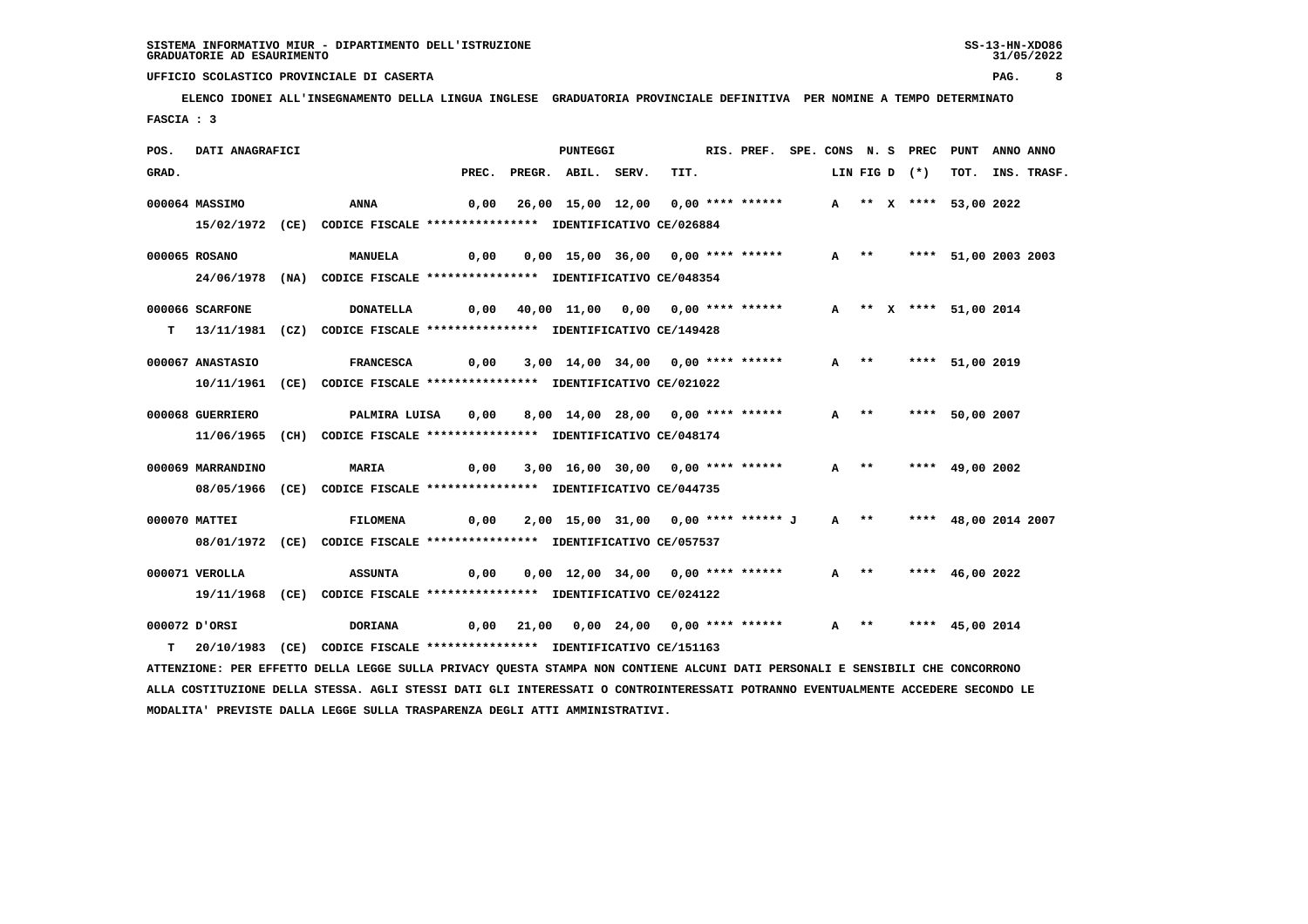**ELENCO IDONEI ALL'INSEGNAMENTO DELLA LINGUA INGLESE GRADUATORIA PROVINCIALE DEFINITIVA PER NOMINE A TEMPO DETERMINATO FASCIA : 3**

| POS.  | DATI ANAGRAFICI      |                                                                                                                               |       | PUNTEGGI                                                      |      | RIS. PREF. SPE. CONS N. S PREC PUNT |        |                           |                 |                      | ANNO ANNO |                  |
|-------|----------------------|-------------------------------------------------------------------------------------------------------------------------------|-------|---------------------------------------------------------------|------|-------------------------------------|--------|---------------------------|-----------------|----------------------|-----------|------------------|
| GRAD. |                      |                                                                                                                               | PREC. | PREGR. ABIL. SERV.                                            | TIT. |                                     |        | LIN FIG D (*)             |                 |                      |           | TOT. INS. TRASF. |
|       | 000073 ANZALONE      | <b>STEFANIA</b>                                                                                                               | 0,00  | 3,00 14,00 28,00 0,00 **** ******                             |      |                                     | $A$ ** |                           |                 | **** 45,00 2019 2007 |           |                  |
|       |                      | 08/06/1973 (NA) CODICE FISCALE *************** IDENTIFICATIVO CE/057481                                                       |       |                                                               |      |                                     |        |                           |                 |                      |           |                  |
|       | 000074 DE SORBO      | <b>FILOMENA</b>                                                                                                               |       | 0,00 21,00 15,00 8,00 0,00 **** ******                        |      |                                     |        | $A$ **                    | **** 44,00 2000 |                      |           |                  |
|       |                      | 21/01/1965 (CE) CODICE FISCALE *************** IDENTIFICATIVO CE/023228                                                       |       |                                                               |      |                                     |        |                           |                 |                      |           |                  |
|       | 000075 D'ADDIO       | <b>ANGELINA</b>                                                                                                               | 0,00  | 0,00 14,00 30,00 0,00 **** ******                             |      |                                     |        | $A$ **                    |                 | **** $44,00$ 2019    |           |                  |
|       |                      | 06/10/1972 (CE) CODICE FISCALE *************** IDENTIFICATIVO CE/042569                                                       |       |                                                               |      |                                     |        |                           |                 |                      |           |                  |
|       | 000076 DELL'AVERSANA | <b>CONCETTA</b>                                                                                                               |       | 0,00 27,00 15,00 0,00 0,00 **** ****** L A ** **** 42,00 2007 |      |                                     |        |                           |                 |                      |           |                  |
|       |                      | 01/02/1969 (CE) CODICE FISCALE *************** IDENTIFICATIVO CE/026943                                                       |       |                                                               |      |                                     |        |                           |                 |                      |           |                  |
|       | 000077 PALMIERO      | FEDERICA                                                                                                                      |       | 0,00 12,00 0,00 29,00 0,00 **** ******                        |      |                                     |        | A ** **** 41,00 2019 2019 |                 |                      |           |                  |
| т     |                      | 01/08/1980 (CE) CODICE FISCALE *************** IDENTIFICATIVO CE/164812                                                       |       |                                                               |      |                                     |        |                           |                 |                      |           |                  |
|       | 000078 ALLOTTI       | GIULIA                                                                                                                        |       | 0,00 23,00 16,00 0,00 0,00 **** ****** L                      |      |                                     |        | A **                      |                 | **** 39,00 2002      |           |                  |
|       |                      | 02/05/1965 (NA) CODICE FISCALE *************** IDENTIFICATIVO CE/020996                                                       |       |                                                               |      |                                     |        |                           |                 |                      |           |                  |
|       | 000079 MEZZACAPO     | <b>MICHELA</b>                                                                                                                | 0,00  | 6,00 15,00 18,00 0,00 **** ******                             |      |                                     |        | $A$ **                    |                 | **** 39,00 2019      |           |                  |
|       |                      | 04/07/1974 (CE) CODICE FISCALE *************** IDENTIFICATIVO CE/044203                                                       |       |                                                               |      |                                     |        |                           |                 |                      |           |                  |
|       | 000080 SGUEGLIA      | MARIAROSARIA 0,00                                                                                                             |       |                                                               |      |                                     |        | A ** **** 38,00 2000      |                 |                      |           |                  |
|       |                      | 21/02/1962 (CE) CODICE FISCALE *************** IDENTIFICATIVO CE/022381                                                       |       |                                                               |      |                                     |        |                           |                 |                      |           |                  |
|       | 000081 CASAPULLA     | <b>ERIKA</b>                                                                                                                  | 0,00  |                                                               |      |                                     |        | $A$ **                    |                 | **** 38,00 2022 2022 |           |                  |
| т     |                      | 22/12/1972 (CE) CODICE FISCALE *************** IDENTIFICATIVO CE/326665                                                       |       |                                                               |      |                                     |        |                           |                 |                      |           |                  |
|       |                      | ATTENZIONE: PER EFFETTO DELLA LEGGE SULLA PRIVACY OUESTA STAMPA NON CONTIENE ALCUNI DATI PERSONALI E SENSIBILI CHE CONCORRONO |       |                                                               |      |                                     |        |                           |                 |                      |           |                  |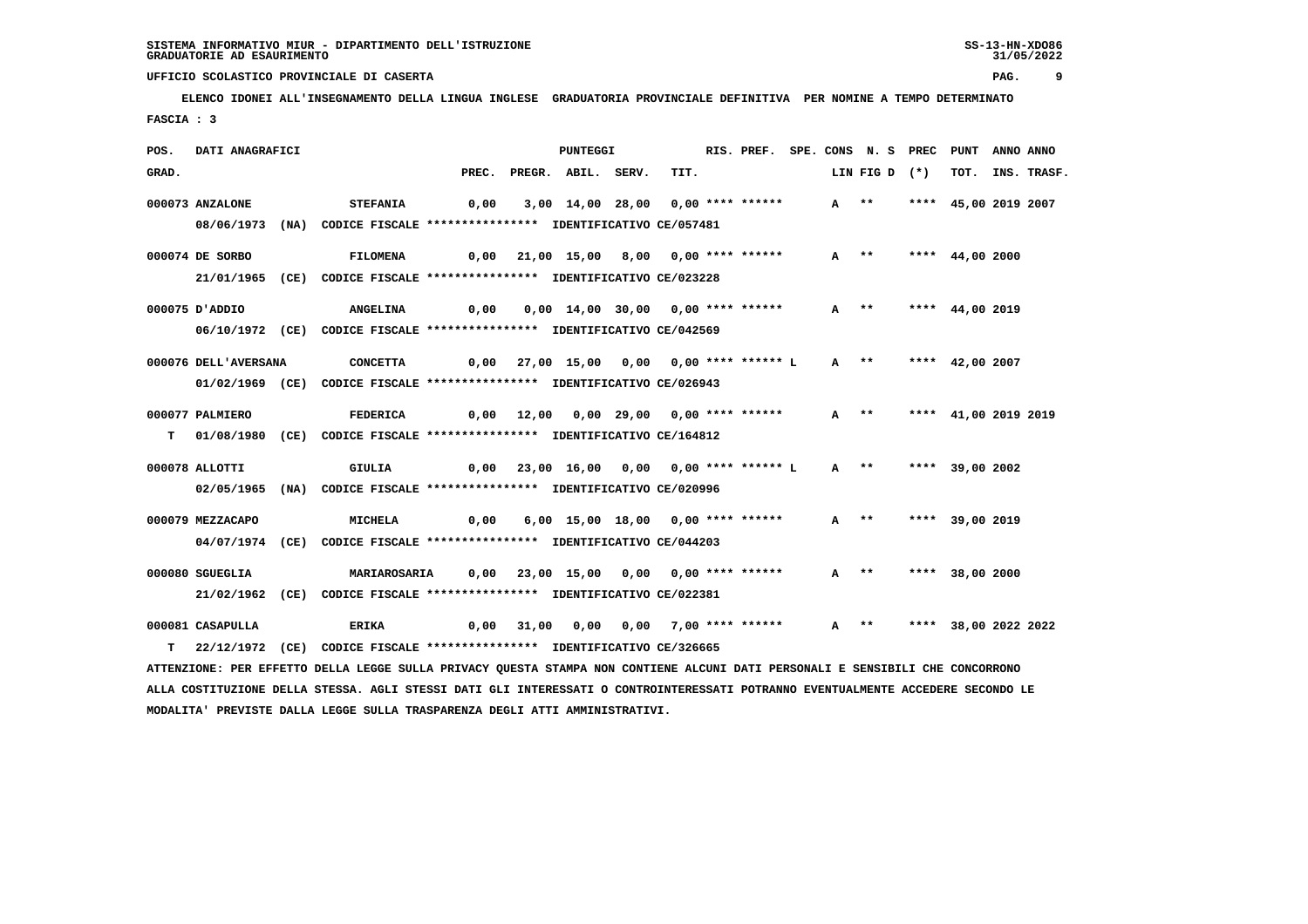**ELENCO IDONEI ALL'INSEGNAMENTO DELLA LINGUA INGLESE GRADUATORIA PROVINCIALE DEFINITIVA PER NOMINE A TEMPO DETERMINATO FASCIA : 3**

| POS.  | DATI ANAGRAFICI   |                                                                                                                               |       | PUNTEGGI                                                 |      | RIS. PREF. SPE. CONS N. S PREC PUNT |  |        |               |                        | ANNO ANNO |             |
|-------|-------------------|-------------------------------------------------------------------------------------------------------------------------------|-------|----------------------------------------------------------|------|-------------------------------------|--|--------|---------------|------------------------|-----------|-------------|
| GRAD. |                   |                                                                                                                               | PREC. | PREGR. ABIL. SERV.                                       | TIT. |                                     |  |        | LIN FIG D (*) | тот.                   |           | INS. TRASF. |
|       | 000082 MASSARO    |                                                                                                                               | 0,00  |                                                          |      |                                     |  | A **   |               |                        |           |             |
|       |                   | <b>ANTONIO</b>                                                                                                                |       | 0,00 14,00 22,00 0,00 **** ******                        |      |                                     |  |        |               | **** 36,00 2022 2022   |           |             |
|       |                   | T 25/07/1977 (BN) CODICE FISCALE *************** IDENTIFICATIVO CE/326645                                                     |       |                                                          |      |                                     |  |        |               |                        |           |             |
|       | 000083 VERAZZO    | <b>EMILIA</b>                                                                                                                 |       | $0,00$ 17,00 16,00 2,00 0,00 **** ******                 |      |                                     |  | $A$ ** |               | **** 35,00 2019        |           |             |
|       |                   | 26/05/1970 (CE) CODICE FISCALE *************** IDENTIFICATIVO CE/021129                                                       |       |                                                          |      |                                     |  |        |               |                        |           |             |
|       |                   |                                                                                                                               |       |                                                          |      |                                     |  |        |               |                        |           |             |
|       | 000084 DI ROSA    | <b>MARIA SAVERIA</b>                                                                                                          |       | 0,00 21,00 13,00 0,00 0,00 **** ******                   |      |                                     |  | $A$ ** |               | **** 34,00 2007 2007   |           |             |
|       |                   | 16/08/1970 (CE) CODICE FISCALE *************** IDENTIFICATIVO CE/057080                                                       |       |                                                          |      |                                     |  |        |               |                        |           |             |
|       | 000085 BARTOLOMEO | <b>TERESA</b>                                                                                                                 |       | $0,00$ 18,00 14,00 0,00 0,00 **** ******                 |      |                                     |  | A **   |               | **** 32,00 2002 2002   |           |             |
|       |                   |                                                                                                                               |       |                                                          |      |                                     |  |        |               |                        |           |             |
|       |                   | 27/06/1963 (EE) CODICE FISCALE *************** IDENTIFICATIVO CE/045205                                                       |       |                                                          |      |                                     |  |        |               |                        |           |             |
|       | 000086 MINOPOLI   | <b>FRANCESCA</b>                                                                                                              | 0,00  | 9,00 16,00 0,00 6,00 **** ******                         |      |                                     |  |        |               | A ** **** 31,00 2019   |           |             |
|       |                   | T 26/03/1980 (NA) CODICE FISCALE *************** IDENTIFICATIVO CE/057604                                                     |       |                                                          |      |                                     |  |        |               |                        |           |             |
|       |                   |                                                                                                                               |       |                                                          |      |                                     |  |        |               |                        |           |             |
|       | 000087 PETRELLA   | <b>ANGELA</b>                                                                                                                 |       | 0,00 15,00 15,00 0,00 0,00 **** ******                   |      |                                     |  | A **   |               | **** 30,00 2000        |           |             |
|       |                   | 22/11/1968 (CE) CODICE FISCALE *************** IDENTIFICATIVO CE/021176                                                       |       |                                                          |      |                                     |  |        |               |                        |           |             |
|       |                   |                                                                                                                               |       |                                                          |      |                                     |  |        |               |                        |           |             |
|       | 000088 NOBIS      | NICO                                                                                                                          | 0,00  | 9,00 16,00 4,00 0,00 **** ******                         |      |                                     |  |        |               | A ** X **** 29,00 2002 |           |             |
|       |                   | 26/06/1974 (NA) CODICE FISCALE *************** IDENTIFICATIVO CE/043108                                                       |       |                                                          |      |                                     |  |        |               |                        |           |             |
|       | 000089 IANNIELLO  | <b>AGNESE RITA</b>                                                                                                            |       | $0,00$ $0,00$ $16,00$ $12,00$ $0,00$ $***$ **** ****** J |      |                                     |  |        |               | A ** **** 28,00 2014   |           |             |
|       |                   | 02/06/1979 (CE) CODICE FISCALE *************** IDENTIFICATIVO CE/048073                                                       |       |                                                          |      |                                     |  |        |               |                        |           |             |
|       |                   |                                                                                                                               |       |                                                          |      |                                     |  |        |               |                        |           |             |
|       | 000090 STOCCHETTI | TEODOLINDA                                                                                                                    | 0,00  | 0,00 15,00 0,00 13,00 **** ******                        |      |                                     |  | $A$ ** |               | **** 28,00 2022        |           |             |
|       |                   | 30/04/1974 (CE) CODICE FISCALE *************** IDENTIFICATIVO CE/046417                                                       |       |                                                          |      |                                     |  |        |               |                        |           |             |
|       |                   | ATTENZIONE: PER EFFETTO DELLA LEGGE SULLA PRIVACY QUESTA STAMPA NON CONTIENE ALCUNI DATI PERSONALI E SENSIBILI CHE CONCORRONO |       |                                                          |      |                                     |  |        |               |                        |           |             |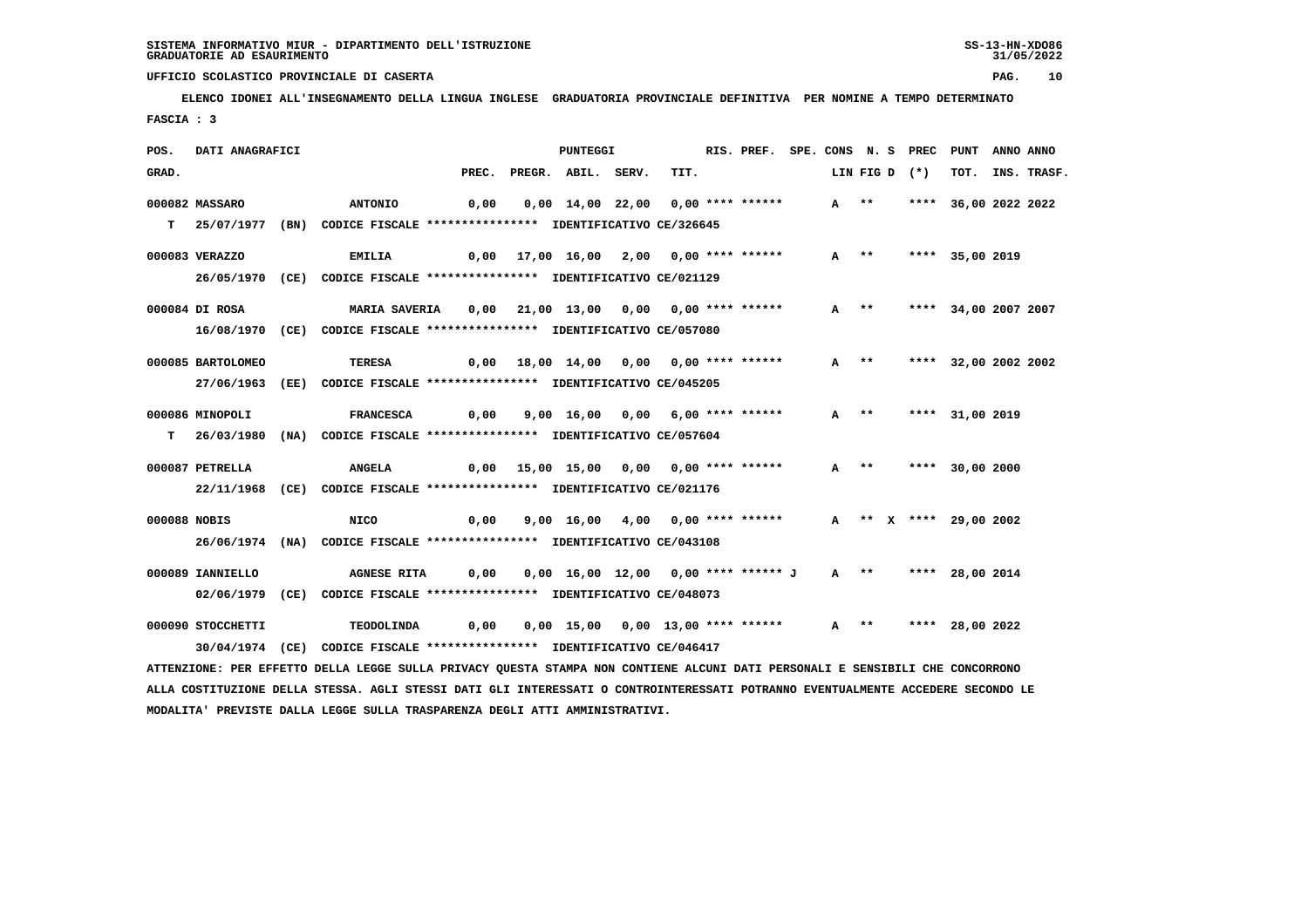**ELENCO IDONEI ALL'INSEGNAMENTO DELLA LINGUA INGLESE GRADUATORIA PROVINCIALE DEFINITIVA PER NOMINE A TEMPO DETERMINATO FASCIA : 3**

| POS.  | DATI ANAGRAFICI    |                                                                                                                               |       | PUNTEGGI                          |                       | RIS. PREF. SPE. CONS N. S PREC |        |        |               | PUNT                   | ANNO ANNO |             |
|-------|--------------------|-------------------------------------------------------------------------------------------------------------------------------|-------|-----------------------------------|-----------------------|--------------------------------|--------|--------|---------------|------------------------|-----------|-------------|
| GRAD. |                    |                                                                                                                               | PREC. | PREGR. ABIL. SERV.                | TIT.                  |                                |        |        | LIN FIG D (*) | тот.                   |           | INS. TRASF. |
|       | 000091 DE PASQUALE | <b>ANNA</b>                                                                                                                   | 0,00  | 12,00 15,00 0,00 0,00 **** ****** |                       |                                | A **   |        |               | **** 27,00 2004 2004   |           |             |
|       |                    | 16/02/1972 (CE) CODICE FISCALE *************** IDENTIFICATIVO CE/049694                                                       |       |                                   |                       |                                |        |        |               |                        |           |             |
|       | 000092 MIRAGLIA    | <b>GIUSEPPINA</b>                                                                                                             | 0,00  | 24,00 0,00                        | 0,00 3,00 **** ****** |                                |        | $A$ ** |               | **** 27,00 2019 2019   |           |             |
|       |                    | T 24/09/1970 (CE) CODICE FISCALE *************** IDENTIFICATIVO CE/164799                                                     |       |                                   |                       |                                |        |        |               |                        |           |             |
|       | 000093 PAGLIUCA    | LUISA                                                                                                                         | 0,00  | 0,00 15,00 12,00 0,00 **** ****** |                       |                                | $A$ ** |        |               | **** 27,00 2022        |           |             |
|       |                    | 20/04/1978 (CE) CODICE FISCALE *************** IDENTIFICATIVO CE/043079                                                       |       |                                   |                       |                                |        |        |               |                        |           |             |
|       | 000094 RICCIO      | TOMMASINA                                                                                                                     | 0,00  | 0,00 14,00 12,00 0,00 **** ****** |                       |                                |        | A **   |               | **** 26,00 2002        |           |             |
|       |                    | 18/12/1975 (CE) CODICE FISCALE *************** IDENTIFICATIVO CE/046587                                                       |       |                                   |                       |                                |        |        |               |                        |           |             |
|       |                    |                                                                                                                               |       |                                   |                       |                                |        |        |               |                        |           |             |
|       | 000095 MAIORIELLO  | GIUSEPPINA PA                                                                                                                 | 0,00  | 9,00 16,00 0,00 0,00 **** ******  |                       |                                |        |        |               | A ** X **** 25,00 2000 |           |             |
|       |                    | 24/11/1975 (CE) CODICE FISCALE *************** IDENTIFICATIVO CE/023463                                                       |       |                                   |                       |                                |        |        |               |                        |           |             |
|       | 000096 RICCIO      | <b>MARIANGELA</b>                                                                                                             | 0,00  | 0,00 13,00 12,00 0,00 **** ****** |                       |                                |        | $A$ ** |               | **** 25,00 2022        |           |             |
|       |                    | 19/03/1970 (CE) CODICE FISCALE *************** IDENTIFICATIVO CE/045300                                                       |       |                                   |                       |                                |        |        |               |                        |           |             |
|       | 000097 DELLA CORTE | <b>GEMMA</b>                                                                                                                  | 0,00  | 3,00 14,00 0,00 6,00 **** ******  |                       |                                |        | $A$ ** |               | **** 23,00 2000        |           |             |
|       |                    | 25/12/1972 (CE) CODICE FISCALE *************** IDENTIFICATIVO CE/024953                                                       |       |                                   |                       |                                |        |        |               |                        |           |             |
|       |                    |                                                                                                                               |       |                                   |                       |                                |        |        |               |                        |           |             |
|       | 000098 FRUGGIERO   | <b>MARIA</b>                                                                                                                  | 0,00  | 0,00 16,00 7,00 0,00 **** ******  |                       |                                |        | A **   |               | **** 23,00 2022 2022   |           |             |
|       |                    | 22/10/1971 (CE) CODICE FISCALE *************** IDENTIFICATIVO CE/326632                                                       |       |                                   |                       |                                |        |        |               |                        |           |             |
|       | 000099 MINCIONE    | <b>TERESA</b>                                                                                                                 | 0,00  | 6,00 16,00 0,00 0,00 **** ******  |                       |                                |        |        |               | A ** X **** 22,00 2002 |           |             |
|       | 19/10/1959 (CE)    | CODICE FISCALE **************** IDENTIFICATIVO CE/020826                                                                      |       |                                   |                       |                                |        |        |               |                        |           |             |
|       |                    | ATTENZIONE: PER EFFETTO DELLA LEGGE SULLA PRIVACY QUESTA STAMPA NON CONTIENE ALCUNI DATI PERSONALI E SENSIBILI CHE CONCORRONO |       |                                   |                       |                                |        |        |               |                        |           |             |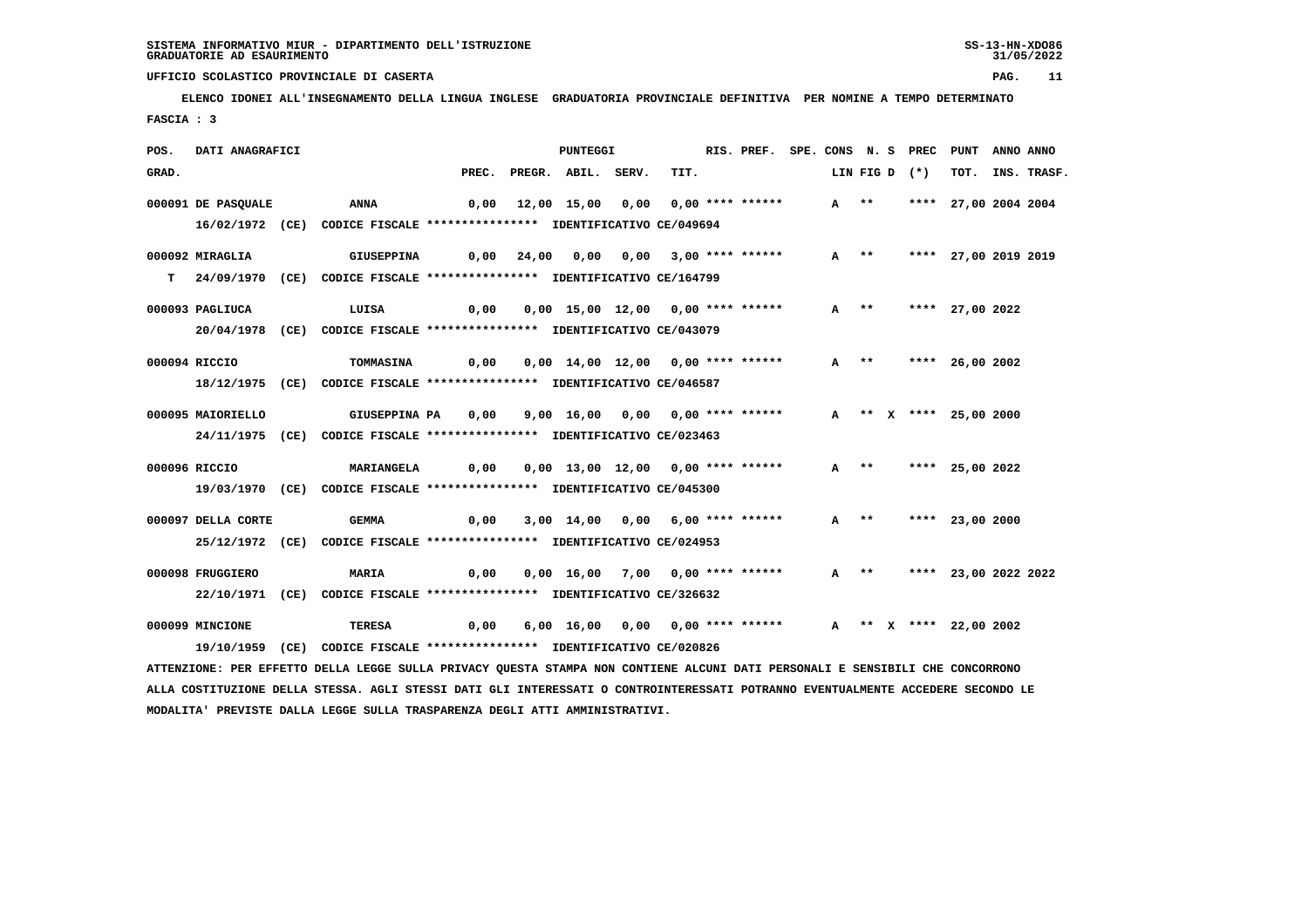**ELENCO IDONEI ALL'INSEGNAMENTO DELLA LINGUA INGLESE GRADUATORIA PROVINCIALE DEFINITIVA PER NOMINE A TEMPO DETERMINATO FASCIA : 3**

| POS.        | DATI ANAGRAFICI    |                                                                                                                               |       | PUNTEGGI                           |      | RIS. PREF. SPE. CONS N. S PREC PUNT |        |        |               |                           | ANNO ANNO |                  |
|-------------|--------------------|-------------------------------------------------------------------------------------------------------------------------------|-------|------------------------------------|------|-------------------------------------|--------|--------|---------------|---------------------------|-----------|------------------|
| GRAD.       |                    |                                                                                                                               | PREC. | PREGR. ABIL. SERV.                 | TIT. |                                     |        |        | LIN FIG D (*) |                           |           | TOT. INS. TRASF. |
| 000100 MELE |                    | <b>ANTONIETTA</b>                                                                                                             | 0,00  | 6,00 16,00 0,00 0,00 **** ******   |      |                                     | $A$ ** |        |               | **** 22,00 2005 2005      |           |                  |
|             |                    | 16/04/1967 (CE) CODICE FISCALE **************** IDENTIFICATIVO CE/053402                                                      |       |                                    |      |                                     |        |        |               |                           |           |                  |
|             | 000101 ZAMPELLA    | <b>DANIELA</b>                                                                                                                | 0,00  | 6,00 16,00 0,00 0,00 **** ******   |      |                                     |        |        |               | A ** **** 22,00 2019      |           |                  |
|             |                    | 21/10/1970 (CE) CODICE FISCALE *************** IDENTIFICATIVO CE/050172                                                       |       |                                    |      |                                     |        |        |               |                           |           |                  |
|             | 000102 DI VIRGILIO | <b>ELENA</b>                                                                                                                  | 0,00  | 8,00 10,00 0,00 3,00 **** ******   |      |                                     |        |        |               | A ** X **** 21,00 2019    |           |                  |
|             |                    | 10/08/1959 (CE) CODICE FISCALE *************** IDENTIFICATIVO CE/025517                                                       |       |                                    |      |                                     |        |        |               |                           |           |                  |
|             |                    |                                                                                                                               |       |                                    |      |                                     |        |        |               |                           |           |                  |
|             | 000103 ABBRACCIO   | LUCIA ANTONEL                                                                                                                 | 0,00  | 6,00 14,00 0,00 0,00 **** ******   |      |                                     |        | A **   |               | **** 20,00 2019 2019      |           |                  |
|             |                    | 04/08/1977 (CE) CODICE FISCALE *************** IDENTIFICATIVO CE/164696                                                       |       |                                    |      |                                     |        |        |               |                           |           |                  |
|             | 000104 MARINIELLO  | BARBARA                                                                                                                       | 0,00  | 0,00 14,00 0,00 6,00 **** ******   |      |                                     |        | $A$ ** |               | **** 20,00 2019           |           |                  |
|             |                    | 27/10/1974 (CE) CODICE FISCALE *************** IDENTIFICATIVO CE/044309                                                       |       |                                    |      |                                     |        |        |               |                           |           |                  |
|             | 000105 TRAMONTI    | <b>MARIA</b>                                                                                                                  | 0,00  | 5,00 14,00 0,00 0,00 **** ******   |      |                                     |        |        |               | A ** **** 19,00 2022 2022 |           |                  |
|             |                    | 12/01/1967 (CE) CODICE FISCALE *************** IDENTIFICATIVO CE/326557                                                       |       |                                    |      |                                     |        |        |               |                           |           |                  |
|             |                    |                                                                                                                               |       |                                    |      |                                     |        |        |               |                           |           |                  |
|             | 000106 FORMATI     | <b>ANTONIETTA</b>                                                                                                             | 0,00  | 3,00 15,00 0,00 0,00 **** ****** K |      |                                     |        |        |               | A ** X **** 18,00 2000    |           |                  |
|             |                    | 07/06/1968 (CE) CODICE FISCALE *************** IDENTIFICATIVO CE/022842                                                       |       |                                    |      |                                     |        |        |               |                           |           |                  |
|             | 000107 FURIO       | <b>ROSARIA</b>                                                                                                                | 0,00  | 3,00 15,00 0,00 0,00 **** ******   |      |                                     |        |        |               | A ** **** 18,00 2002      |           |                  |
|             |                    | 08/02/1965 (CE) CODICE FISCALE *************** IDENTIFICATIVO CE/043241                                                       |       |                                    |      |                                     |        |        |               |                           |           |                  |
|             | 000108 D'ANTONIO   | TERESA                                                                                                                        | 0,00  | 3,00 15,00 0,00 0,00 **** ******   |      |                                     | $A$ ** |        |               | **** 18,00 2002           |           |                  |
|             |                    | 05/01/1960 (VT) CODICE FISCALE *************** IDENTIFICATIVO CE/045453                                                       |       |                                    |      |                                     |        |        |               |                           |           |                  |
|             |                    | ATTENZIONE: PER EFFETTO DELLA LEGGE SULLA PRIVACY QUESTA STAMPA NON CONTIENE ALCUNI DATI PERSONALI E SENSIBILI CHE CONCORRONO |       |                                    |      |                                     |        |        |               |                           |           |                  |
|             |                    |                                                                                                                               |       |                                    |      |                                     |        |        |               |                           |           |                  |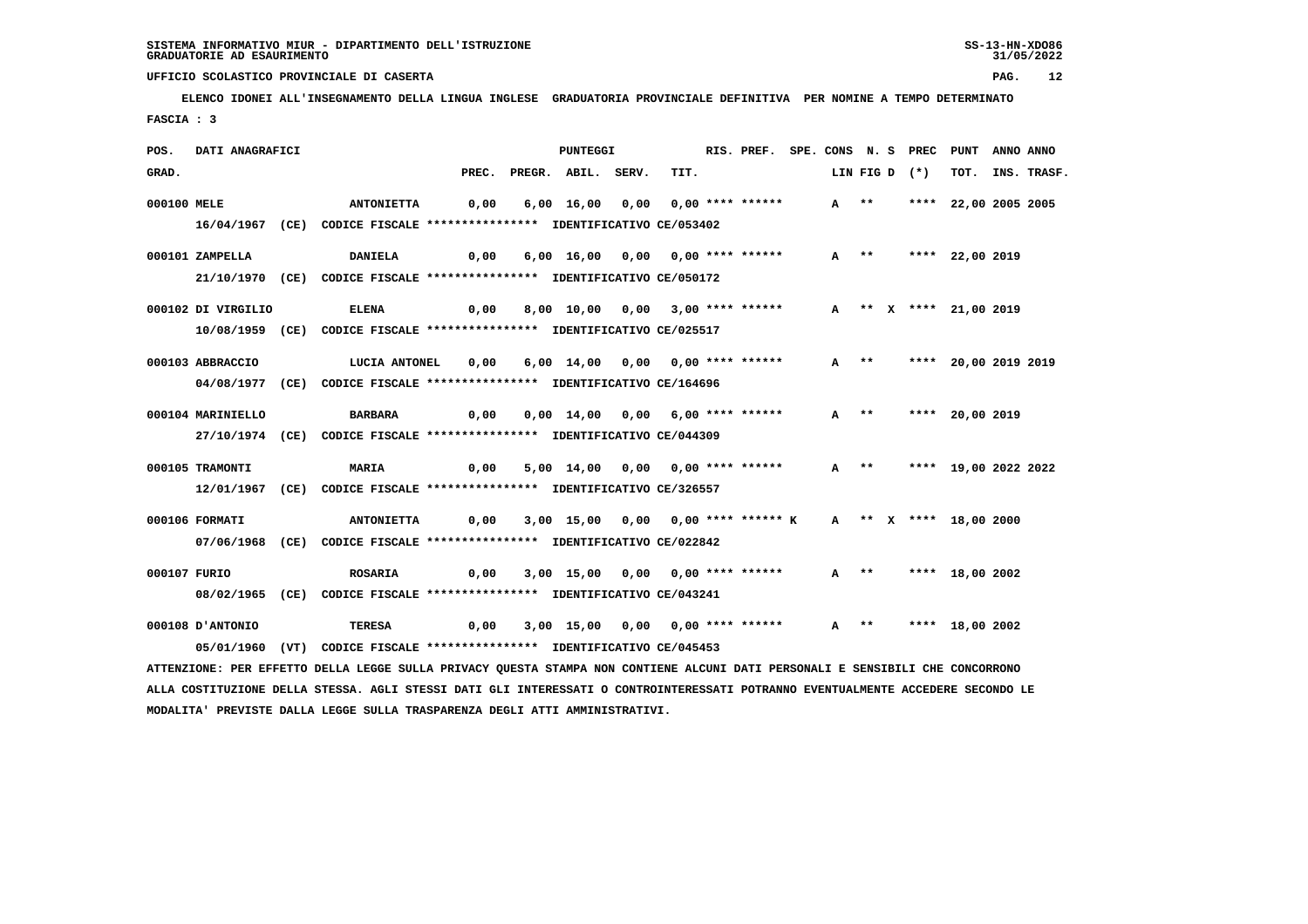### **UFFICIO SCOLASTICO PROVINCIALE DI CASERTA PAG. 13 ELENCO IDONEI ALL'INSEGNAMENTO DELLA LINGUA INGLESE GRADUATORIA PROVINCIALE DEFINITIVA PER NOMINE A TEMPO DETERMINATO FASCIA : 3**

| POS.                                                                                                                            | DATI ANAGRAFICI   |  |                                                                            |      |  | <b>PUNTEGGI</b>                         |      |      |  | RIS. PREF. SPE. CONS N. S PREC |  |        |  |               | PUNT                        |  | ANNO ANNO        |
|---------------------------------------------------------------------------------------------------------------------------------|-------------------|--|----------------------------------------------------------------------------|------|--|-----------------------------------------|------|------|--|--------------------------------|--|--------|--|---------------|-----------------------------|--|------------------|
| GRAD.                                                                                                                           |                   |  |                                                                            |      |  | PREC. PREGR. ABIL. SERV.                |      | TIT. |  |                                |  |        |  | LIN FIG D (*) |                             |  | TOT. INS. TRASF. |
|                                                                                                                                 | 000109 AGLIONE    |  | <b>ANTONELLA</b>                                                           | 0,00 |  | 3,00 15,00                              | 0,00 |      |  | 0,00 **** ****** J             |  | A **   |  |               | **** 18,00 2014             |  |                  |
|                                                                                                                                 | 04/05/1973 (CE)   |  | CODICE FISCALE **************** IDENTIFICATIVO CE/044465                   |      |  |                                         |      |      |  |                                |  |        |  |               |                             |  |                  |
|                                                                                                                                 | 000110 CECERE     |  | LUIGI                                                                      | 0,00 |  |                                         |      |      |  |                                |  | A **   |  |               | **** 18,00 2019 2019        |  |                  |
|                                                                                                                                 |                   |  | T  10/11/1982 (NA) CODICE FISCALE *************** IDENTIFICATIVO CE/164963 |      |  |                                         |      |      |  |                                |  |        |  |               |                             |  |                  |
|                                                                                                                                 | 000111 SIGNORELLI |  | <b>ANTONIETTA</b>                                                          |      |  | $0,00$ 12,00 0,00 0,00 6,00 **** ****** |      |      |  |                                |  | $A$ ** |  |               | **** 18,00 2019 2019        |  |                  |
|                                                                                                                                 |                   |  | T 09/04/1975 (LT) CODICE FISCALE *************** IDENTIFICATIVO CE/164771  |      |  |                                         |      |      |  |                                |  |        |  |               |                             |  |                  |
| 000112 PAPA                                                                                                                     |                   |  | PASQUALINA                                                                 | 0,00 |  | 3,00 15,00 0,00 0,00 **** ******        |      |      |  |                                |  |        |  |               | A ** X **** 18,00 2019 2019 |  |                  |
|                                                                                                                                 |                   |  | 26/04/1976 (CE) CODICE FISCALE *************** IDENTIFICATIVO CE/164890    |      |  |                                         |      |      |  |                                |  |        |  |               |                             |  |                  |
|                                                                                                                                 | 000113 PEZZELLA   |  | <b>STEFANO</b>                                                             | 0,00 |  | 3,00 15,00 0,00 0,00 **** ******        |      |      |  |                                |  | $A$ ** |  |               | **** 18,00 2019 2019        |  |                  |
|                                                                                                                                 |                   |  | 14/03/1976 (NA) CODICE FISCALE *************** IDENTIFICATIVO CE/164995    |      |  |                                         |      |      |  |                                |  |        |  |               |                             |  |                  |
|                                                                                                                                 | 000114 TROIANO    |  | FIORENZA                                                                   | 0,00 |  | 3,00 15,00 0,00 0,00 **** ******        |      |      |  |                                |  | A **   |  |               | **** 18,00 2022 2022        |  |                  |
|                                                                                                                                 |                   |  | 07/12/1976 (NA) CODICE FISCALE *************** IDENTIFICATIVO CE/326556    |      |  |                                         |      |      |  |                                |  |        |  |               |                             |  |                  |
| 000115 CIOCE                                                                                                                    |                   |  | MARIA                                                                      | 0,00 |  | 3,00 15,00 0,00 0,00 **** ******        |      |      |  |                                |  |        |  |               | A ** X **** 18,00 2022 2022 |  |                  |
|                                                                                                                                 | 28/06/1976        |  | (CE) CODICE FISCALE **************** IDENTIFICATIVO CE/326630              |      |  |                                         |      |      |  |                                |  |        |  |               |                             |  |                  |
|                                                                                                                                 | 000116 DE LUCIA   |  | <b>CLEMENTINA</b>                                                          | 0,00 |  | 0,00 15,00 2,00 0,00 **** ******        |      |      |  |                                |  | $A$ ** |  |               | **** 17,00 2019             |  |                  |
|                                                                                                                                 |                   |  | 20/11/1978 (CE) CODICE FISCALE *************** IDENTIFICATIVO CE/044133    |      |  |                                         |      |      |  |                                |  |        |  |               |                             |  |                  |
|                                                                                                                                 |                   |  |                                                                            |      |  |                                         |      |      |  |                                |  |        |  |               |                             |  |                  |
|                                                                                                                                 | 000117 D'AMBROSIO |  | <b>ROSA</b>                                                                |      |  | 0,00 17,00 0,00 0,00 0,00 **** ******   |      |      |  |                                |  | A **   |  |               | **** 17,00 2022 2022        |  |                  |
|                                                                                                                                 |                   |  | 12/02/1976 (CE) CODICE FISCALE *************** IDENTIFICATIVO CE/326563    |      |  |                                         |      |      |  |                                |  |        |  |               |                             |  |                  |
| ATTENZIONE: PER EFFETTO DELLA LEGGE SULLA PRIVACY QUESTA STAMPA NON CONTIENE ALCUNI DATI PERSONALI E SENSIBILI CHE CONCORRONO   |                   |  |                                                                            |      |  |                                         |      |      |  |                                |  |        |  |               |                             |  |                  |
| ALLA COSTITUZIONE DELLA STESSA. AGLI STESSI DATI GLI INTERESSATI O CONTROINTERESSATI POTRANNO EVENTUALMENTE ACCEDERE SECONDO LE |                   |  |                                                                            |      |  |                                         |      |      |  |                                |  |        |  |               |                             |  |                  |